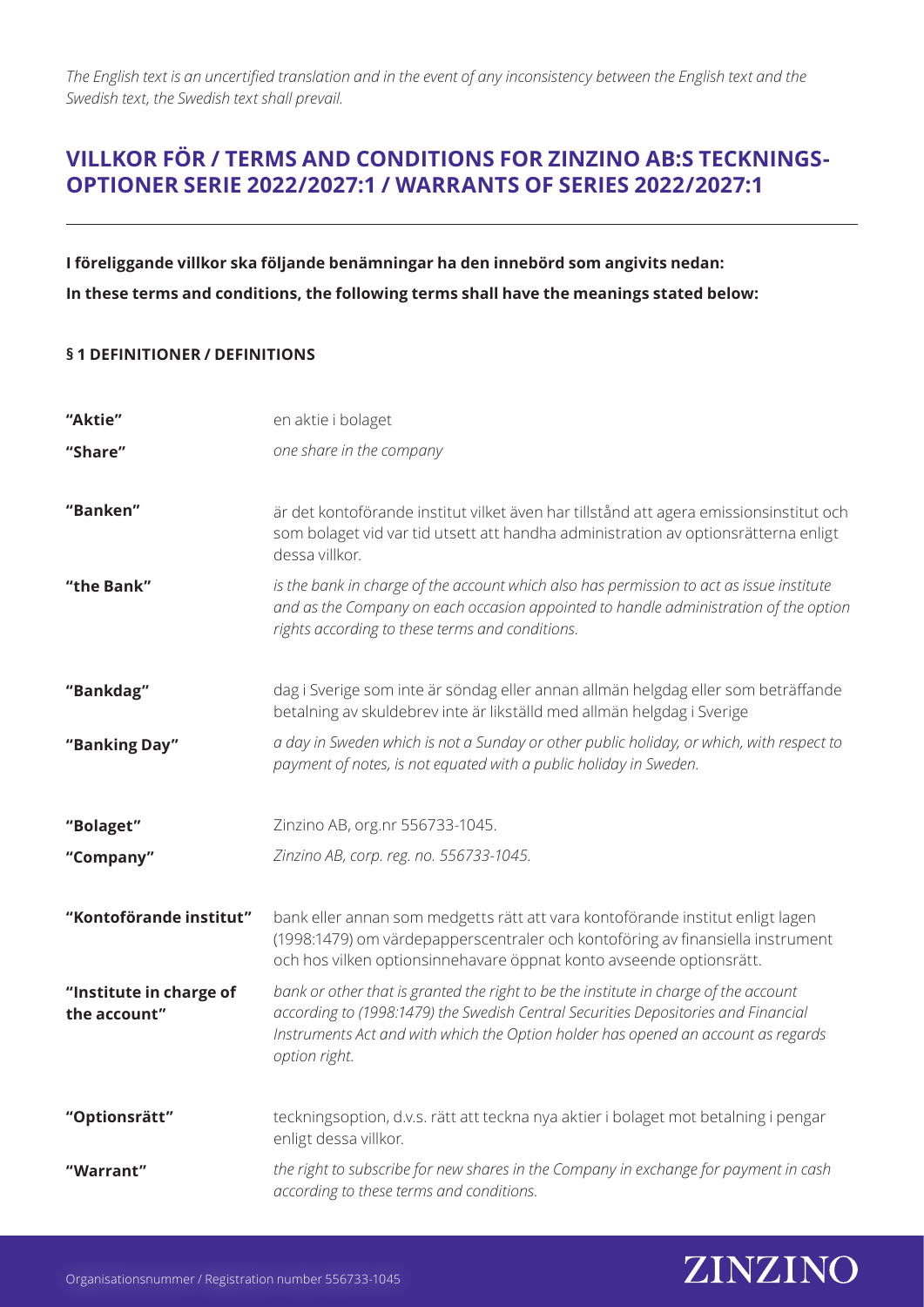| "Teckning"<br>"Subscription" | sådan nyteckning av aktier i bolaget, som avses i 14 kap aktiebolagslagen.<br>such new Subscription for shares in the Company, which is referenced in chapter 14 of the<br>Companies Act.                                                                                |
|------------------------------|--------------------------------------------------------------------------------------------------------------------------------------------------------------------------------------------------------------------------------------------------------------------------|
| "Teckningskurs"              | den kurs till vilken teckning av nya aktier med utnyttjande av optionsrätt kan ske.                                                                                                                                                                                      |
| "Subscription Price"         | the price at which Subscription for new shares with exercise of Warrant is possible.                                                                                                                                                                                     |
| "Euroclear"<br>"Euroclear"   | Euroclear Sweden AB.<br>Euroclear Sweden AB.                                                                                                                                                                                                                             |
| "VP-konto"                   | värdepapperskonto (hos Euroclear) enligt lagen (1998:1479) om<br>värdepapperscentraler och kontoföring av finansiella instrument där respektive<br>optionsinnehavares innehav av optionsrätter eller innehav av aktier förvärvade<br>genom optionsrätt är registrerat.   |
| "VP account"                 | a securities account (with Euroclear) according (1998:1479) to the Swedish Central<br>Securities Depositories and Financial Instruments Act where respective option holders'<br>holdings of Warrants or holdings of shares acquired through option right are registered. |

### **§ 2 OPTIONSRÄTTER OCH REGISTRERING / WARRANTS AND REGISTRATION**

Antalet optionsrätter uppgår till högst 900 000 stycken av slaget serie B. Teckningsoptionerna kommer inledningsvis inte att registreras av Euroclear i ett avstämningsregister enligt lagen (1998:1479) om värdepapperscentraler och kontoföring av finansiella instrument, i följd att värdepapper i pappersform kommer att utges. För det fall teckningsoptionerna registreras av Euroclear i ett avstämningsregister enligt lagen om värdepapperscentraler och kontoföring av finansiella instrument upphör utfärdade optionsbevis att gälla som förbindelse. Optionsrätterna skall då istället för optionsinnehavarens räkning registreras på VP-konto i ett avstämningsregister i enlighet med lagen (1998:1479) om värdepapperscentraler och kontoföring av finansiella instrument. Eventuell begäran om viss registreringsåtgärd avseende optionsrätterna skall riktas till banken eller annat kontoförande institut

*The number of Warrants amount to a maximum of 900 000 series B. The Warrants will initially not be registered by Euroclear in a VP account according to the Swedish Central Securities Depositories and Financial Instruments Act (1998:1479). Hence, value bearing securities will be issued in paper form. In case the Warrants will be registered by Eurolear in a VP account according to the Swedish Central Securities Depositories and Financial Instruments Act, the paper form issued securities will become void. The Warrants shall in such case instead be in a VP account according to the Swedish Central Securities Depositories and Financial Instruments Act on behalf of the holder of Warrants. Any request of certain registration measures regarding the Warrants shall be directed to the Bank or other institute in charge of the account.* 

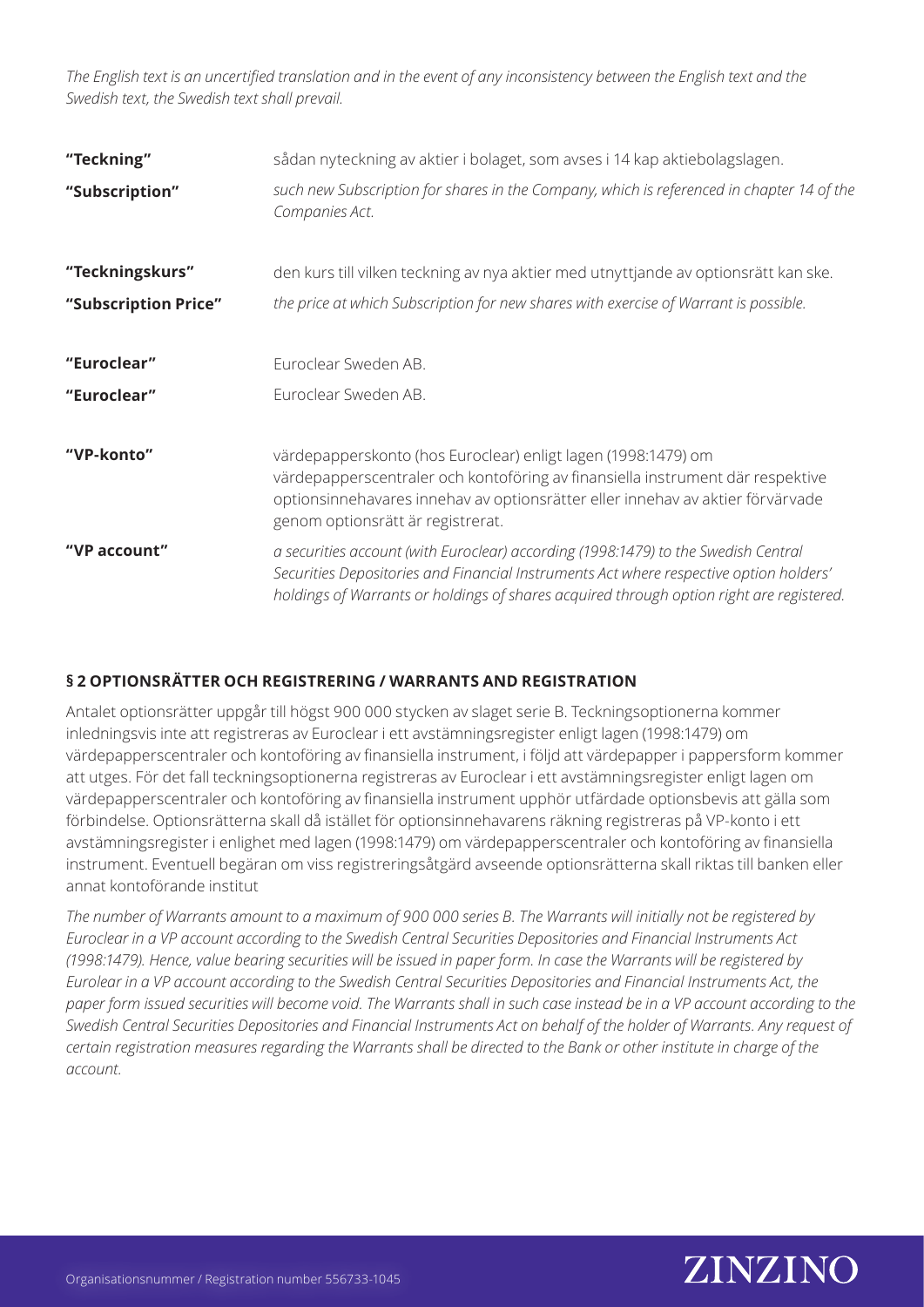### **§ 3 TECKNING / SUBSCRIPTION**

### **Serie B / Series B**

En (1) teckningsoption av serie 2022/2027:1 medför rätt att under perioden från bolagsverkets tidpunkt för registrering till och med den 2027-05-31 teckna en (1) B- aktie i bolaget till en teckningskurs fastställd enligt följande:

*Teckningskursen per aktie ska uppgå till ett belopp som fastställs på dagen för stämman enligt följande principer: slutkursen för bolagets aktie på stämmodagen, multiplicerat med en multipel om 1,4. Slutlig kurs ska fastställas av den från bolaget oberoende aktör som har i uppdrag att värdera teckningsoptionerna i enlighet med Black & Scholes värderingsmodell och avrundas så att kursen blir jämna 5 öre.*

One (1) Warrant of series 2022/2027:1 provide the right to, during the period from the time of registration at bolagsverket until and including 2027-05-31, subscribe to one (1) share at a subscription price calculated as follows:

*The subscription price per share shall amount to an amount determined on the day of the meeting according to the following principles: multiplied by a multiple of 1.4. The final price shall be determined by the actor independent of the company who has the task of valuing the warrants in accordance with Black & Scholes' valuation model and rounded off so that the price is even SEK 0.05.*

Som framgår av § 7 nedan kan omräkning av dels teckningskursen, dels det antal nya aktier som varje optionsrätt berättigar till teckning av, äga rum.

*As stipulated in section 7 below recalculation of the Subscription Price and the number of new shares that each Warrant entitles to Subscription can take place.*

Vid anmälan om teckning skall för registreringsåtgärder ifylld anmälningssedel enligt fastställt formulär inges till bolaget för vidarebefordran till banken.

*Upon registration for Subscription, for registration measures, the filled in pre-printed registration form shall be submitted to the Company for forwarding to the Bank.* 

Inges inte anmälan om teckning inom i första stycket angiven tid, upphör all rätt enligt optionsrätterna att gälla.

*If the registration for Subscription is not submitted within the time stipulated in the first paragraph, all rights in accordance with the Warrants shall cease to be valid.*

Skulle bolaget fatta beslut om emission, skall, om tillämpligt, i beslutet om emissionen anges den senaste dag då anmälan om teckning skall ske för att medföra rätt att delta i emissionen. Vid anmälan om teckning efter sådan dag skall omräkning ske enligt § 7 nedan.

*Should the Company decide to carry out an issue, it shall, if applicable, in the decision regarding the issue state the latest*  day registration for Subscription shall take place to be entitled to participate in the issue. At registration for Subscription *after such day recalculation shall take place according to section 7 below.*

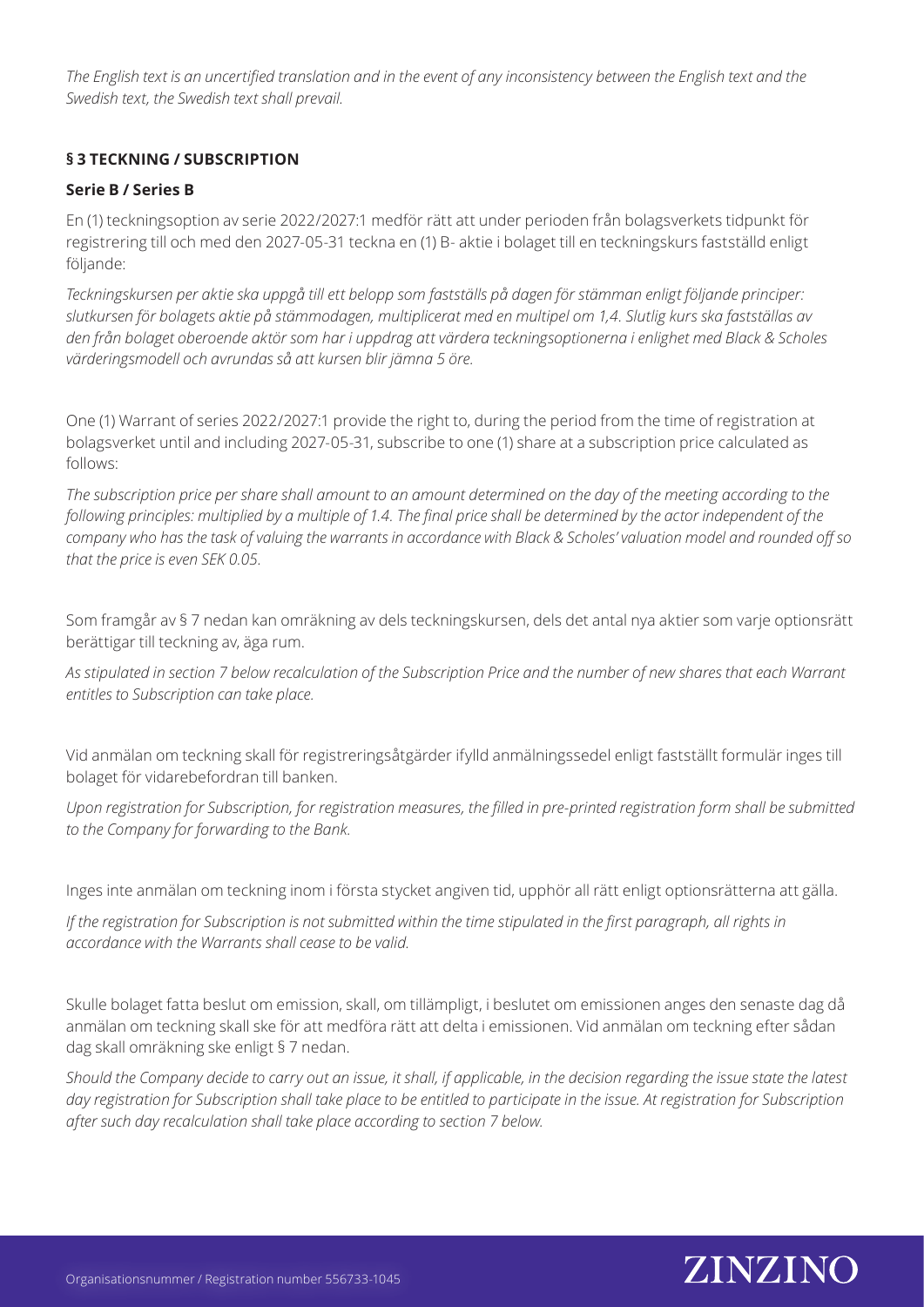### **§ 4 INFÖRING I AKTIEBOKEN / ENTRY IN THE SHARE REGISTER**

Efter teckning verkställs tilldelning genom att de nya aktierna upptas på optionsinnehavares VP-konto såsom interimsaktier. Sedan registrering av aktierna ägt rum hos Bolagsverket, blir registreringen av de nya aktierna på VP-konto slutgiltig.

*After Subscription allocation shall be effected by the new shares being registered in the Warrant Holder's VP account as interim shares. After registration of the shares with the Swedish Companies Registration Office the registration of the new shares in the VP Account will be final.*

# **§ 5 FÖRVALTARE OCH FÖRVALTARREGISTRERING / TRUSTEE AND TRUSTEE REGISTRATION**

Den som erhållit tillstånd enligt 5 kap. 14 § aktiebolagslagen att i stället för aktieägare införas i bolagets aktiebok, äger rätt att registreras på konto som innehavare. Sådan förvaltare skall betraktas som optionsinnehavare vid tillämpning av dessa villkor.

*The representative who has received authorization in accordance with chapter 5, section 14 of the Swedish Companies Act to be registered in the Company's share register instead of the shareholder, has the right to be registered on the account as the Holder. Such trustee shall be regarded as the Warrant Holder upon application of these terms and conditions.* 

### **§ 6 UTDELNING PÅ NY AKTIE / DIVIDENDS**

De nya aktierna ska ge rätt till vinstutdelning från och med den tidpunkt aktierna är införda och registrerade i bolagets aktiebok.

*The new shares shall provide entitlement to dividends from and including the first record date for dividends occurring after registration in the Company's share register.* 

# **§ 7 OMRÄKNING I VISSA FALL / RECALCUALTIONS IN CERTAIN CASES**

Följande skall gälla beträffande omräkning:

*The following shall apply with respect to recalculation:*

**a)**

Genomför bolaget en fondemission, skall teckning, där anmälan om teckning görs på sådan tid att den inte kan verkställas senast på femte vardagen före bolagsstämma som beslutar om emissionen, verkställas först sedan stämman beslutat om denna. Aktier, som tillkommit på grund av teckning som verkställs efter emissionsbeslutet, registreras interimistiskt på avstämningskonto, vilket innebär att de inte har rätt att deltaga i emissionen. Slutlig registrering på avstämningskonto sker först efter avstämningsdagen för emissionen.

*In the event the Company carries out a bonus issue, where registration for Subscription is carried out in such time that it cannot be effected at the latest on the fifth weekday prior to the shareholders' meeting which resolves regarding if the issue is effected only after such shareholders' meeting has adopted a resolution in the matter. Shares which vest as a consequence of Subscription effected following the bonus issue resolution shall be registered on an interim basis on a VP account, and accordingly shall not be entitled to participate in the issue. Final registration on a VP account shall take place only after the record date for the bonus issue.*

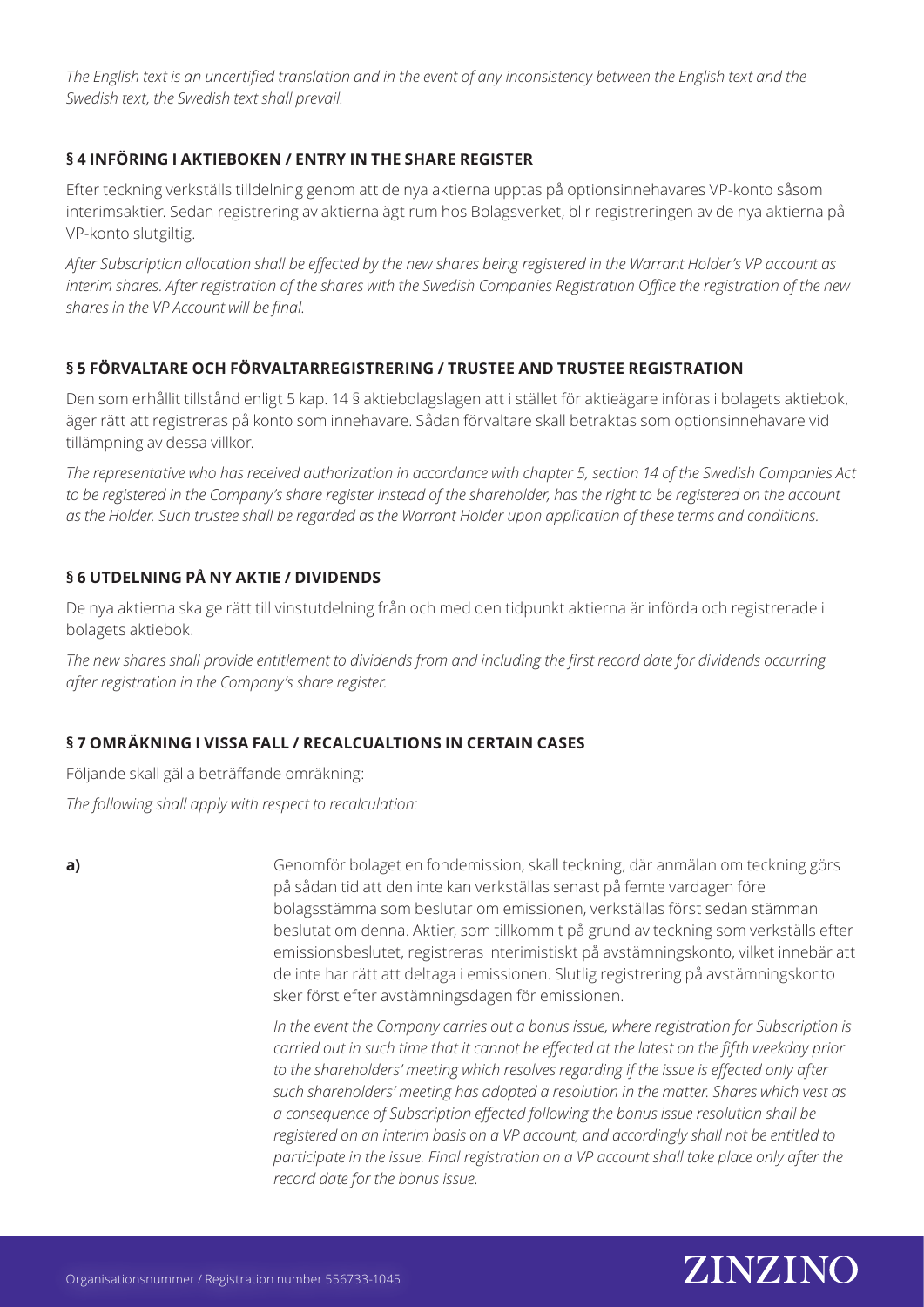|                                                                                                 | Vid aktieteckning som verkställs efter beslutet om fondemission tillämpas en<br>omräknad teckningskurs liksom ett omräknat antal aktier som varje optionsrätt ger<br>rätt att teckna.                                                                      |
|-------------------------------------------------------------------------------------------------|------------------------------------------------------------------------------------------------------------------------------------------------------------------------------------------------------------------------------------------------------------|
|                                                                                                 | In the case of Subscription which is effected following a bonus issue resolution, a<br>recalculated Subscription Price shall be applied, as well as a recalculation of the number<br>of shares to which each Warrant provides an entitlement to subscribe. |
|                                                                                                 | Omräkningen utföres av ett av bolaget utsett svenskt värdepappersinstitut eller<br>auktoriserat revisionsbolag enligt följande formler:                                                                                                                    |
|                                                                                                 | The recalculations shall be made by the Company based on the following formulae:                                                                                                                                                                           |
| Omräknad<br>teckningskurs                                                                       | Föregående teckningskurs<br>x Antalet aktier före fondemissionen<br>Number of shares after the bonus issue                                                                                                                                                 |
| <b>Recalculated</b><br>subscription price                                                       | Previous subscription price<br>x Number of shares prior to the bonus issue<br>Number of shares after the bonus issue                                                                                                                                       |
| Omräknat antal<br>aktier som varje<br>optionsrätt ger<br>rätt att teckna                        | Föregående antal aktier, som varje optionsrätt ger rätt att teckna<br>x Antalet aktier i bolaget efter fondemissionen<br>Antalet aktier i bolaget före fondemissionen                                                                                      |
| <b>Recalculated</b><br>number shares<br>to which each<br><b>Warrant provides</b><br>entitlement | Previous number of shares to which each Warrant provides<br>entitlement to subscribe<br>The number of shares after the bonus issue<br>X<br>Number of shares prior to the bonus issue                                                                       |
| to subscribe                                                                                    |                                                                                                                                                                                                                                                            |

Den enligt ovan omräknade teckningskursen och det omräknade antal aktier som varje optionsrätt ger rätt att teckna fastställs av bolaget snarast möjligt efter bolagsstämmans beslut om fondemission men tillämpas först efter avstämningsdagen för emissionen.

*According to the above recalculated Subscription Price and recalculated number of shares that every Warrant provides entitlement to subscribe shall be determined as soon as possible after the general meeting has adopted a bonus issue resolution but shall be applied only after the record date for the bonus issue.*

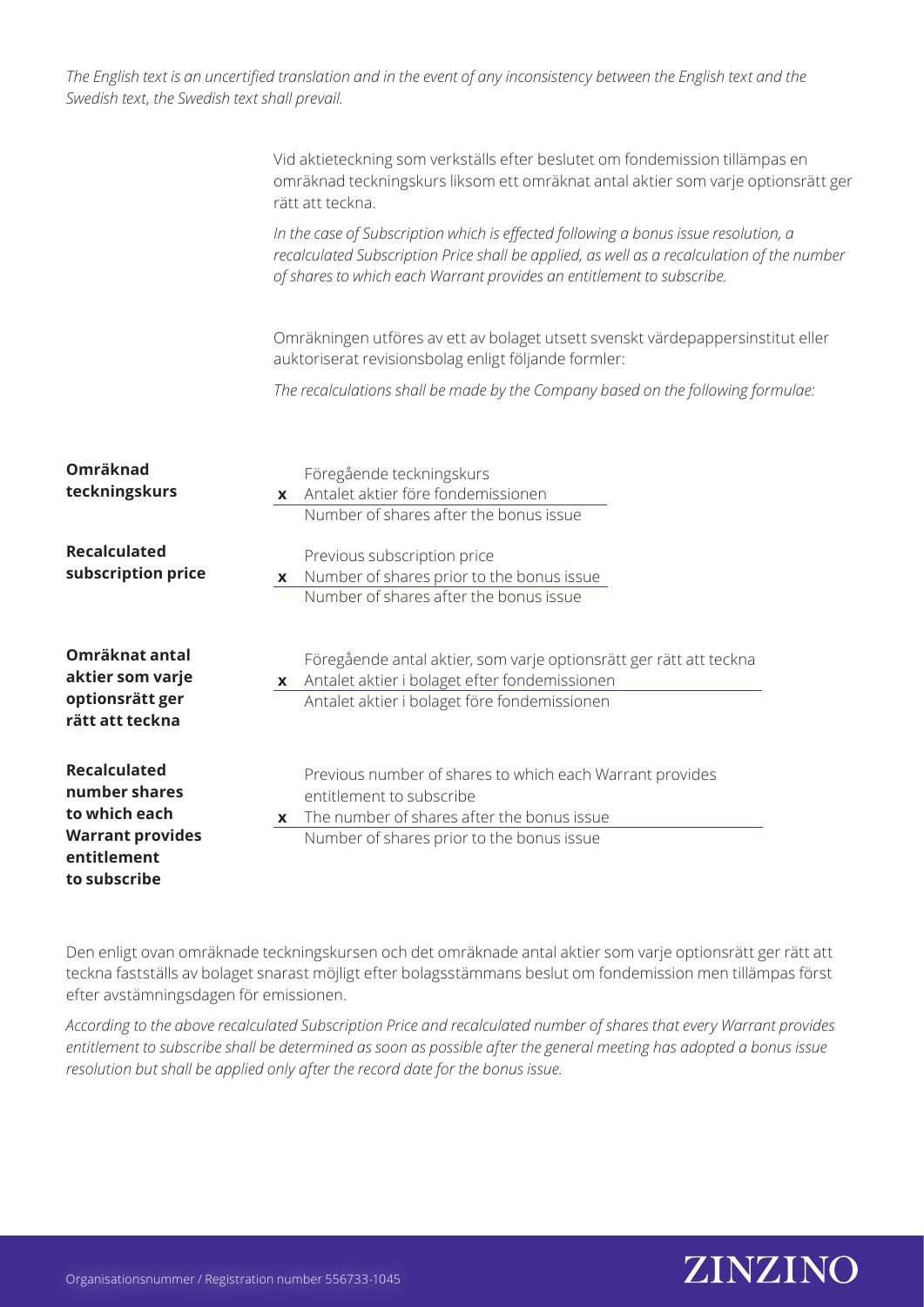Genomför bolaget en sammanläggning eller uppdelning av aktierna, skall mom. A. ovan äga motsvarande tillämpning, varvid som avstämningsdag skall anses den dag då sammanläggning respektive uppdelning, på bolagets begäran, sker hos Euroclear. *In the event the Company carries out a reverse share split or share split, the provisions in A. above shall apply mutatis mutandis, whereupon the record date shall be deemed to be the day on which a reverse spilt respectively share spilt takes place at Euroclear.*  Genomför bolaget en nyemission – med företrädesrätt för aktieägarna att teckna nya aktier mot kontant betalning – skall följande gälla beträffande rätten till deltagande i emissionen för aktie som tillkommit på grund av teckning med utnyttjande av optionsrätt: *In the case of a new issue with pre-emption rights for the shareholders to subscribe for new shares in exchange for cash payment, the following shall apply with respect to the right to participate in the new issue of shares that have vested as a consequence of Subscription through the exercise of Warrants.* Beslutas emissionen av styrelsen under förutsättning av bolagsstämmans godkännande eller med stöd av bolagsstämmans bemyndigande, skall i beslutet om emissionen anges den senaste dag då aktieteckning skall vara verkställd för att aktie, som tillkommit genom teckning med utnyttjande av optionsrätt, skall medföra rätt att deltaga i emissionen. *Where a new issue resolution is adopted by the Company's board of directors, subject to approval by the general meeting, or pursuant to authorization granted by the shareholders' meeting, the resolution shall state the date by which Subscription must be effected in order that shares, which vest as a consequence of Subscription, shall provide entitlement to participate in the new issue.* Beslutas emissionen av bolagsstämman, skall teckning – som påkallas på sådan tid att teckningen inte kan verkställas senast på femte vardagen före den bolagsstämma som beslutar om emissionen – verkställas först sedan bolaget verkställt omräkning enligt detta mom. C. tredje sista stycket. *Where the shareholders' meeting adopts a new issue resolution, shall Subscription, which is requested in such time that the Subscription cannot be effected at the latest five weekdays prior to the shareholders' meeting which resolves with respect to the issue, be effected only after the Company has carried out recalculations according to this subsection C third last paragraph.*  Aktier, som tillkommit på grund av sådan teckning, registreras interimistiskt på avstämningskonto, vilket innebär att de inte har rätt att deltaga i emissionen. *Shares which vest as a consequence of such Subscription shall be registered on an interim basis on a VP account, and consequently shall not be entitled to participate in the new issue.* **b) c) 1. 2.**

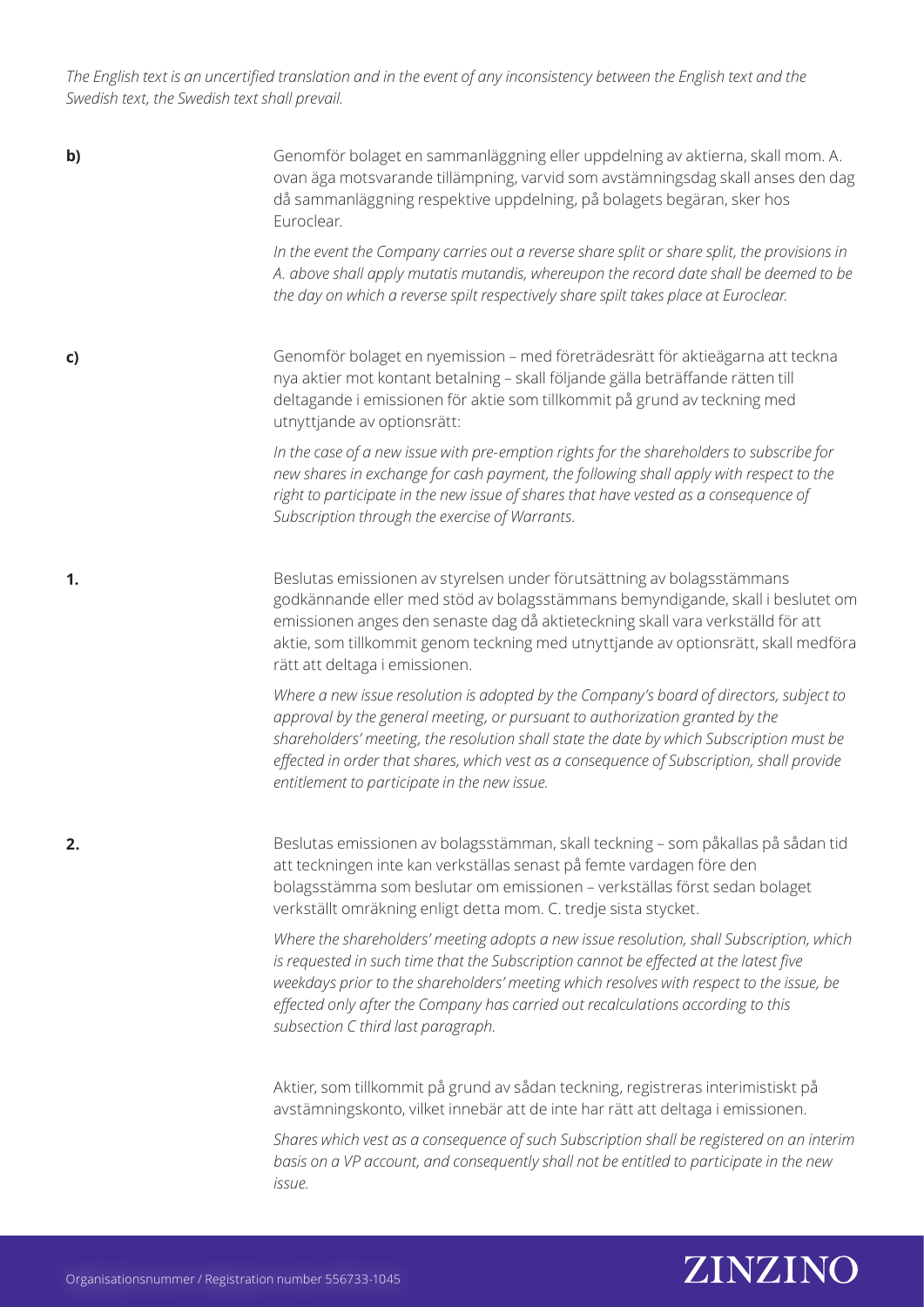|                                                                                                                 | Vid teckning som verkställs på sådan tid att rätt till deltagande i nyemissionen inte<br>uppkommer tillämpas en omräknad teckningskurs och ett omräknat antal aktier<br>som belöper på varje optionsrätt. Omräkningen utföres av ett av bolaget utsett<br>svenskt värdepappersinstitut eller auktoriserat revisionsbolag enligt följande<br>formler:                                 |
|-----------------------------------------------------------------------------------------------------------------|--------------------------------------------------------------------------------------------------------------------------------------------------------------------------------------------------------------------------------------------------------------------------------------------------------------------------------------------------------------------------------------|
|                                                                                                                 | In the event of Subscription that is effected in such time that there is no entitlement to<br>participate in the new issue, a recalculated Subscription Price shall be applied as well as a<br>recalculation of the number of Shares to which each Warrant provides entitlement to<br>Subscribe. The recalculations shall be made by the Company based on the following<br>formulae: |
| Omräknad<br>teckningskurs                                                                                       | Föregående teckningskurs<br>Aktiens genomsnittliga marknadskurs under den i emissions-<br>beslutet fastställda teckningstiden (aktiens genomsnittskurs)<br>X<br>aktiens genomsnittskurs ökad med det på grundval därav<br>framräknade teoretiska värdet på teckningsrätten                                                                                                           |
| <b>Recalculated</b><br>subscription price                                                                       | Previous subscription price<br>The Share's average listed price during the Subscription period<br>established in the new issue resolution (the Share's average price)<br>X<br>the Share's average price increased by the theoretical value of the<br>Warrant calculated on the basis thereof                                                                                         |
| Omräknat antal<br>aktier som varje<br>optionsrätt ger<br>rätt att teckna                                        | Föregående antal aktier, som varje optionsrätt ger rätt att teckna<br>(Aktiens genomsnittskurs ökad med det på grundval därav<br>x ramräknade teoretiska värdet på teckningsrätten)<br>aktiens genomsnittskurs                                                                                                                                                                       |
| <b>Recalculated</b><br>number shares<br>to which each<br><b>Warrant provides</b><br>entitlement<br>to subscribe | Previous number of shares to which each Warrant provides<br>entitlement to subscribe<br>The Share's average price increased by the theoretical value of<br>the Warrant calculated basis on the thereof<br>X<br>Number of shares prior to the bonus issue                                                                                                                             |

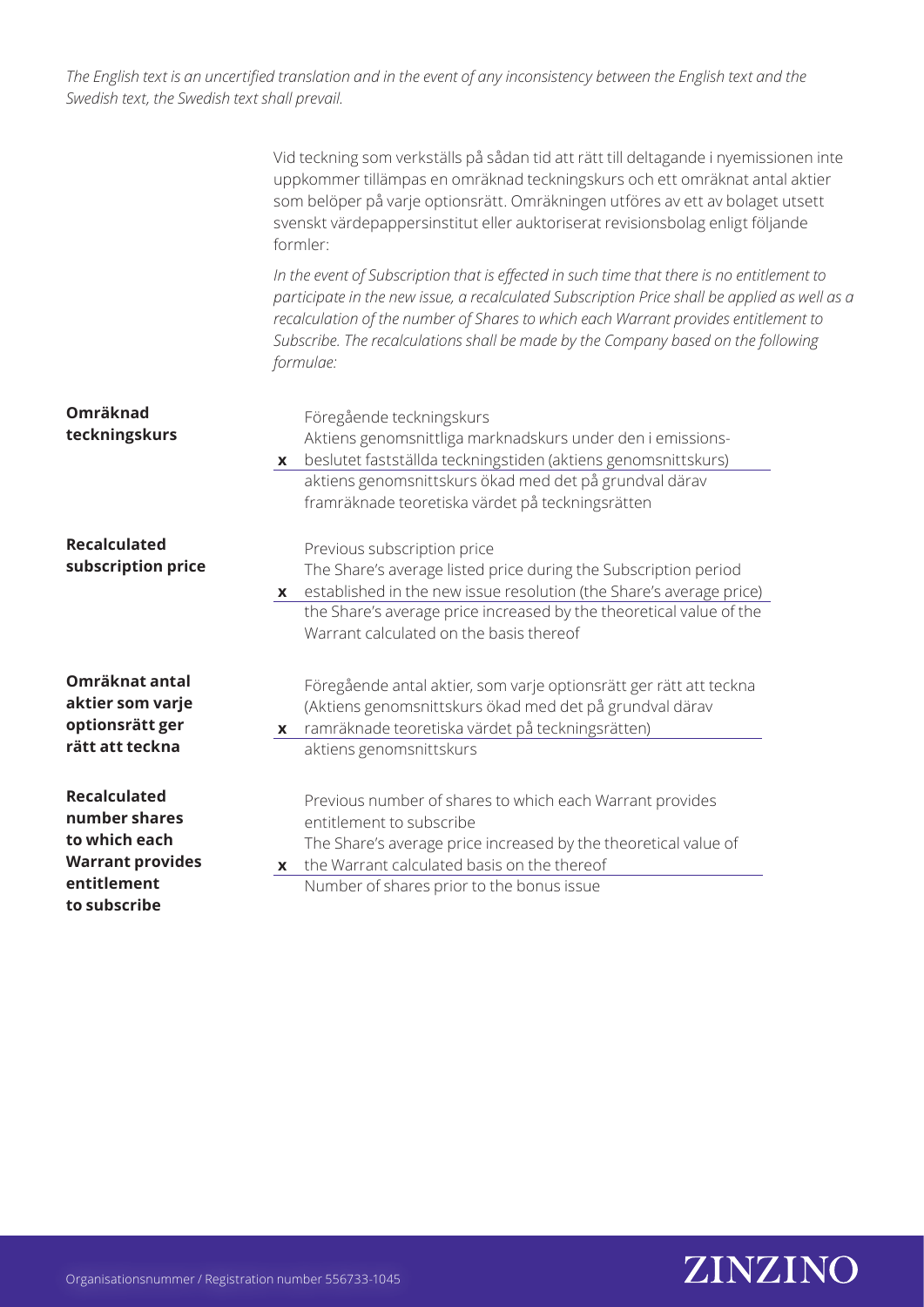|                                           | Aktiens genomsnittskurs skall anses motsvara genomsnittet av det för varje<br>handelsdag under teckningstiden framräknade medeltalet av den under dagen<br>noterade högsta och lägsta betalkursen för aktien vid handel på börs eller<br>marknadsplats för finansiella instrument. I avsaknad av notering av betalkurs skall i<br>stället den som slutkurs noterade köpkursen ingå i beräkningen. Dag utan notering<br>av vare sig betalkurs eller köpkurs skall inte ingå i beräkningen.                                                                                       |
|-------------------------------------------|---------------------------------------------------------------------------------------------------------------------------------------------------------------------------------------------------------------------------------------------------------------------------------------------------------------------------------------------------------------------------------------------------------------------------------------------------------------------------------------------------------------------------------------------------------------------------------|
|                                           | The Share's average price shall be deemed to correspond to the average of the calculated<br>mean values, for each trading day during the Subscription Period, of the highest and<br>lowest transaction prices for the share when traded on the stock exchange or marketplace<br>for financial instruments. In the event no transaction price is quoted, the bid price which is<br>quoted as the closing price shall instead be included in the calculation. Days on which<br>neither a transaction price nor a bid price is quoted shall not be included in the<br>calculation. |
|                                           | Det teoretiska värdet på teckningsrätten framräknas enligt följande formel:                                                                                                                                                                                                                                                                                                                                                                                                                                                                                                     |
|                                           | The theoretical value of the Subscription right shall be calculated in accordance with the<br>following formula:                                                                                                                                                                                                                                                                                                                                                                                                                                                                |
| Teckningsrättens<br>värde                 | det antal nya aktier som högst kan komma att utges enligt<br>emissionsbeslutet<br>x (aktiensgenomsnittskurs) emissionskursen för den nya aktien<br>antalet aktier före emissionsbeslutet                                                                                                                                                                                                                                                                                                                                                                                        |
| <b>Value of the</b><br>subscription right | The maximum number of new Shares that may be issued<br>pursuant to the new issue resolution<br>The Share's average price minus the subscription price of<br>the new Share<br>X<br>The number of Shares prior to the adoption of the new<br>issue resolution                                                                                                                                                                                                                                                                                                                     |
|                                           | Uppstår härvid ett negativt värde, skall det teoretiska värdet på teckningsrätten<br>bestämmas till noll.                                                                                                                                                                                                                                                                                                                                                                                                                                                                       |
|                                           | In the event a negative value is obtained, the theoretical value of the Subscription right<br>shall be set at zero.                                                                                                                                                                                                                                                                                                                                                                                                                                                             |
|                                           | Den enligt ovan omräknade teckningskursen och omräknat antal aktier fastställs av<br>bolaget två bankdagar efter teckningstidens utgång och skall tillämpas vid<br>aktieteckning som verkställs därefter.                                                                                                                                                                                                                                                                                                                                                                       |
|                                           | The recalculated Subscription Price and the recalculated number of shares provided by<br>each Warrant shall be determined by the Company two Banking Days after the expiry of<br>the Subscription period and shall be applied to Subscription for shares effected thereafter.                                                                                                                                                                                                                                                                                                   |

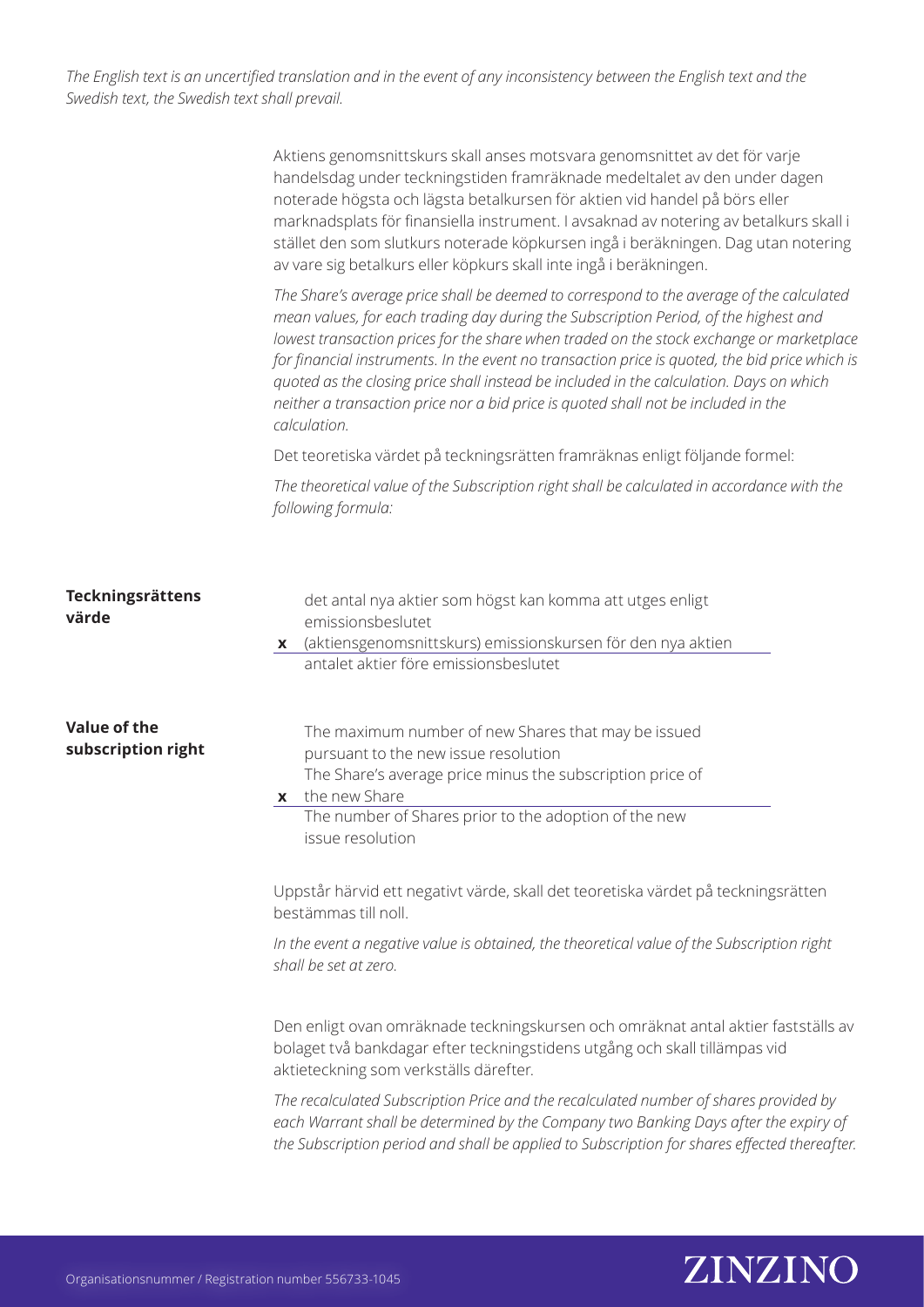> Under tiden till dess att omräknad teckningskurs och omräknat antal aktier fastställts, verkställs aktieteckning endast preliminärt, varvid det antal aktier som varje optionsrätt före omräkning berättigar till teckning av upptas interimistiskt på avstämningskonto. Slutlig registrering på avstämningskontot sker sedan omräkningarna fastställts. Slutlig registrering i aktieboken sker sedan omräkningarna fastställts.

*During the period pending determination of a recalculated Subscription Price and recalculated number of shares to which each Warrant provides an entitlement to subscribe, Subscription for shares shall be effected only on a preliminary basis, whereupon the number of shares to which each Warrant provides an entitlement to subscribe prior to the recalculation shall be registered on an interim basis on a VP account. Final registration on the VP account shall take place after the recalculations have been determined.*

Genomför bolaget – med företrädesrätt för aktieägarna och mot kontant betalning – en emission enligt 14 kap eller 15 kap. aktiebolagslagen, skall beträffande rätten till deltagande i emissionen för aktie som utgivits vid teckning med utnyttjande av optionsrätt bestämmelserna i mom. C. ovan äga motsvarande tillämpning.

*In the event of an issue with pre-emption rights for the shareholders and in exchange for cash payment, an issue according to chapter 14 or 15 of the Swedish Companies Act, shall regarding the right to participate in a new issue by virtue of Shares which vest through Subscription with exercise of Warrant, the provisions of subsection C above shall apply mutatis mutandis.*

Vid aktieteckning som verkställts på sådan tid att rätt till deltagande i emissionen inte uppkommer tillämpas en omräknad teckningskurs och ett omräknat antal aktier som belöper på varje optionsrätt. Omräkningen utföres av ett av bolaget utsett svenskt värdepappersinstitut eller auktoriserat revisionsbolag enligt följande formler:

*In the event of Subscription for Shares which is exercised at such a time that Subscription is effected after adoption of the issue resolution, a recalculated Subscription Price and recalculated number of Shares provided by each Warrant shall be applied. The recalculation shall be made by the Company in accordance with the following formulae:*

| Teckningsrättens<br>värde          | Det antal nya aktier som högst kan komma att utges enligt<br>emissionsbeslutet<br>x (Aktiensgenomsnittskurs) emissionskursen för den nya aktien<br>antalet aktier före emissionsbeslutet                                                                   |
|------------------------------------|------------------------------------------------------------------------------------------------------------------------------------------------------------------------------------------------------------------------------------------------------------|
| Value of the<br>subscription right | The maximum number of new Shares that may be issued<br>pursuant to the new issue resolution<br>The Share's average price minus the subscription price of<br>$x$ the new Share<br>The number of Shares prior to the adoption of the new<br>issue resolution |



**d)**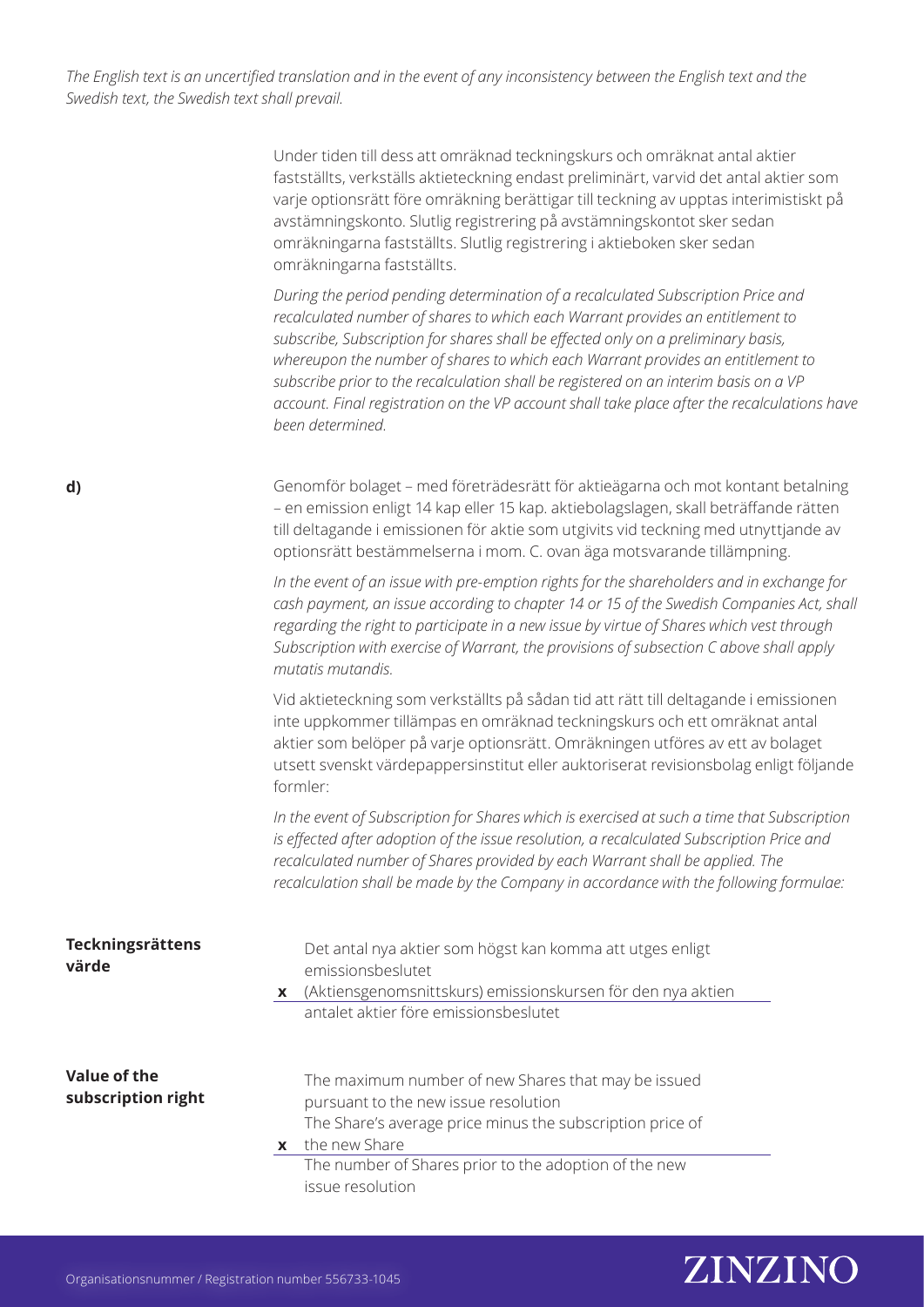| Teckningsrättens<br>värde                                                                                       | Föregående teckningskurs emissionsbeslutet<br>Aktiens genomsnittliga marknadskurs under den i emissions-<br>beslutet fastställda teckningstiden (aktiens genomsnittskurs)<br>X<br>Aktiens genomsnittskurs ökad med teckningsrättens värde                                                                                                                                                                                                                                                                                                                                            |
|-----------------------------------------------------------------------------------------------------------------|--------------------------------------------------------------------------------------------------------------------------------------------------------------------------------------------------------------------------------------------------------------------------------------------------------------------------------------------------------------------------------------------------------------------------------------------------------------------------------------------------------------------------------------------------------------------------------------|
| Value of the<br>subscription right                                                                              | Previous Subscription Price<br>The Share's average listed price during the Subscription period<br>established in the resolution regarding the issue (the Share's<br>average price)<br>X<br>The Share's average price increased by the value of the<br>Subscription right                                                                                                                                                                                                                                                                                                             |
| Omräknat antal<br>aktier som varje<br>optionsrätt ger<br>rätt att teckna                                        | Föregående antal aktier som varje optionsrätt ger rätt att teckna<br>(Aktiens genomsnittskurs ökad med det på grundval därav<br>x ramräknade teoretiska värdet på teckningsrätten)<br>Aktiens genomsnittskurs                                                                                                                                                                                                                                                                                                                                                                        |
| <b>Recalculated</b><br>number shares<br>to which each<br><b>Warrant provides</b><br>entitlement<br>to subscribe | Previous number of shares to which each Warrant provides<br>entitlement to subscribe<br>The Share's average price increased by the theoretical value of<br>x the Warrant calculated basis on the thereof<br>The Share's average price                                                                                                                                                                                                                                                                                                                                                |
|                                                                                                                 | Aktiens genomsnittskurs beräknas i enlighet med vad i mom. C. ovan angivits.                                                                                                                                                                                                                                                                                                                                                                                                                                                                                                         |
|                                                                                                                 | The Share's average price shall be calculated in accordance with subsection C above.<br>Teckningsrättens värde skall anses motsvara genomsnittet av det för varje                                                                                                                                                                                                                                                                                                                                                                                                                    |
|                                                                                                                 | handelsdag under teckningstiden framräknade medeltalet av den under dagen<br>noterade högsta och lägsta betalkursen för teckningsrätterna vid handel på börs<br>eller marknadsplats för finansiella instrument. I avsaknad av notering av betalkurs<br>skall i stället den som slutkurs noterade köpkursen ingå i beräkningen. Dag utan<br>notering av vare sig betalkurs eller köpkurs skall inte ingå i beräkningen.                                                                                                                                                               |
|                                                                                                                 | The Subscription right's value shall be deemed to correspond to the average of the<br>calculated mean values, for each trading day during the Subscription Period, of the<br>highest and lowest transaction prices for the share when traded on the stock exchange or<br>marketplace for financial instruments. In the event no transaction price is quoted, the bid<br>price which is quoted as the closing price shall instead be included in the calculation. Days<br>on which neither a transaction price nor a bid price is quoted shall not be included in the<br>calculation. |

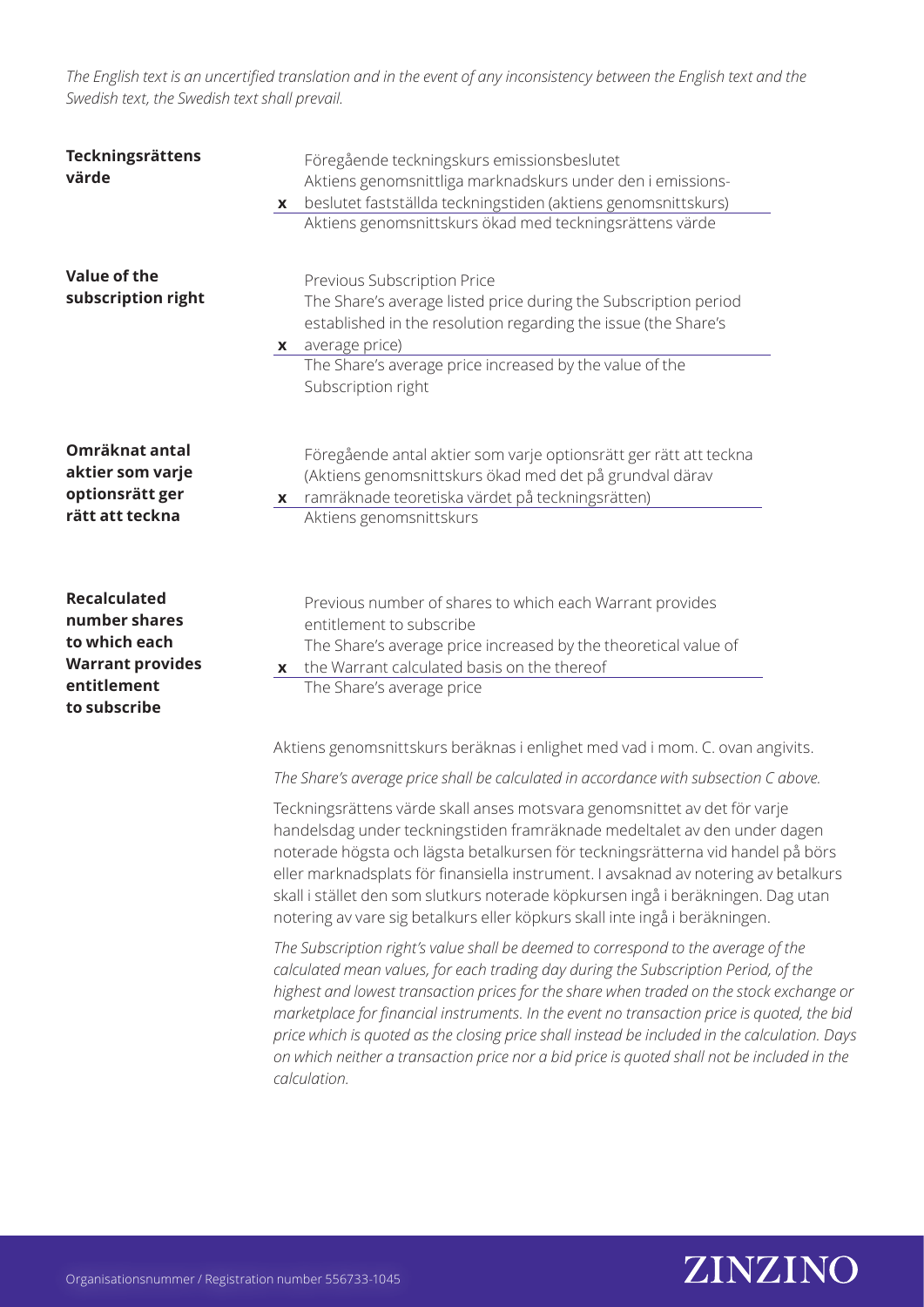> Den enligt ovan omräknade teckningskursen och omräknat antal aktier fastställs av bolaget två bankdagar efter teckningstidens utgång och skall tillämpas vid aktieteckning som verkställs därefter.

*According to the above recalculated Subscription Price and the recalculated number of Shares shall be determined by the Company two Banking Days after the expiry of the Subscription period and shall be applied to Subscription for Shares effected thereafter.*

Vid aktieteckning som verkställs under tiden till dess att omräknad teckningskurs och omräknat antal aktier fastställts, skall bestämmelserna i mom. C. sista stycket ovan äga motsvarande tillämpning.

*Upon Subscription for Shares effected during the period until the recalculated Subscription Price and recalculated number of Shares have been determined, the provisions of subsection C last paragraph above shall be applicable.*

Skulle bolaget i andra fall än som avses i mom. A.-D. ovan lämna erbjudande till aktieägarna att, med företrädesrätt förvärva värdepapper eller rättighet av något slag eller besluta att, enligt ovan nämnda principer, till aktieägarna utdela sådana värdepapper eller rättigheter utan vederlag (erbjudandet), skall vid aktieteckning som påkallas på sådan tid att därigenom erhållen aktie inte medför rätt till deltagande i erbjudandet tillämpas en omräknad teckningskurs och ett omräknat antal aktier som belöper på varje optionsrätt. Omräkningen skall utföras av ett av bolaget utsett svenskt värdepappersinstitut eller auktoriserat revisionsbolag enligt följande formler:

*In the event the Company, in circumstances other than those set forth in subsections A-D above, extends an offer to the shareholders, subject to shareholders' pre-emption rights to acquire securities or rights of any kind from the Company, in the event of Subscription which is requested at such time that the Shares thereby received do not carry entitlement to participate in the offer, a recalculated Subscription Price and recalculated number of Shares to which each Warrant provides entitlement to subscribe shall be applied. The recalculation shall be carried out by a Swedish securities institution or authorized accounting firm appointed by the Company according to the following formula:*

| Teckningsrättens                   |              | Föregående teckningskurs emissionsbeslutet                                                                                  |
|------------------------------------|--------------|-----------------------------------------------------------------------------------------------------------------------------|
| värde                              |              | Aktiens genomsnittliga marknadskurs under den i erbjudandet                                                                 |
|                                    | $\mathbf{x}$ | astställda anmälningstiden (aktiens genomsnittskurs)                                                                        |
|                                    |              | Aktiens genomsnittskurs ökad med värdet av rätten till                                                                      |
|                                    |              | deltagande i erbjudandet (inköpsrättens värde)                                                                              |
| Value of the<br>subscription right |              | Recalculated Subscription Price price during the application<br>period established in the offer (the Share's average price) |
|                                    |              | The Share's average price increased by the value of the right to                                                            |
|                                    |              | participate in the offer (the purchase right value)                                                                         |

# ZINZINO

**e)**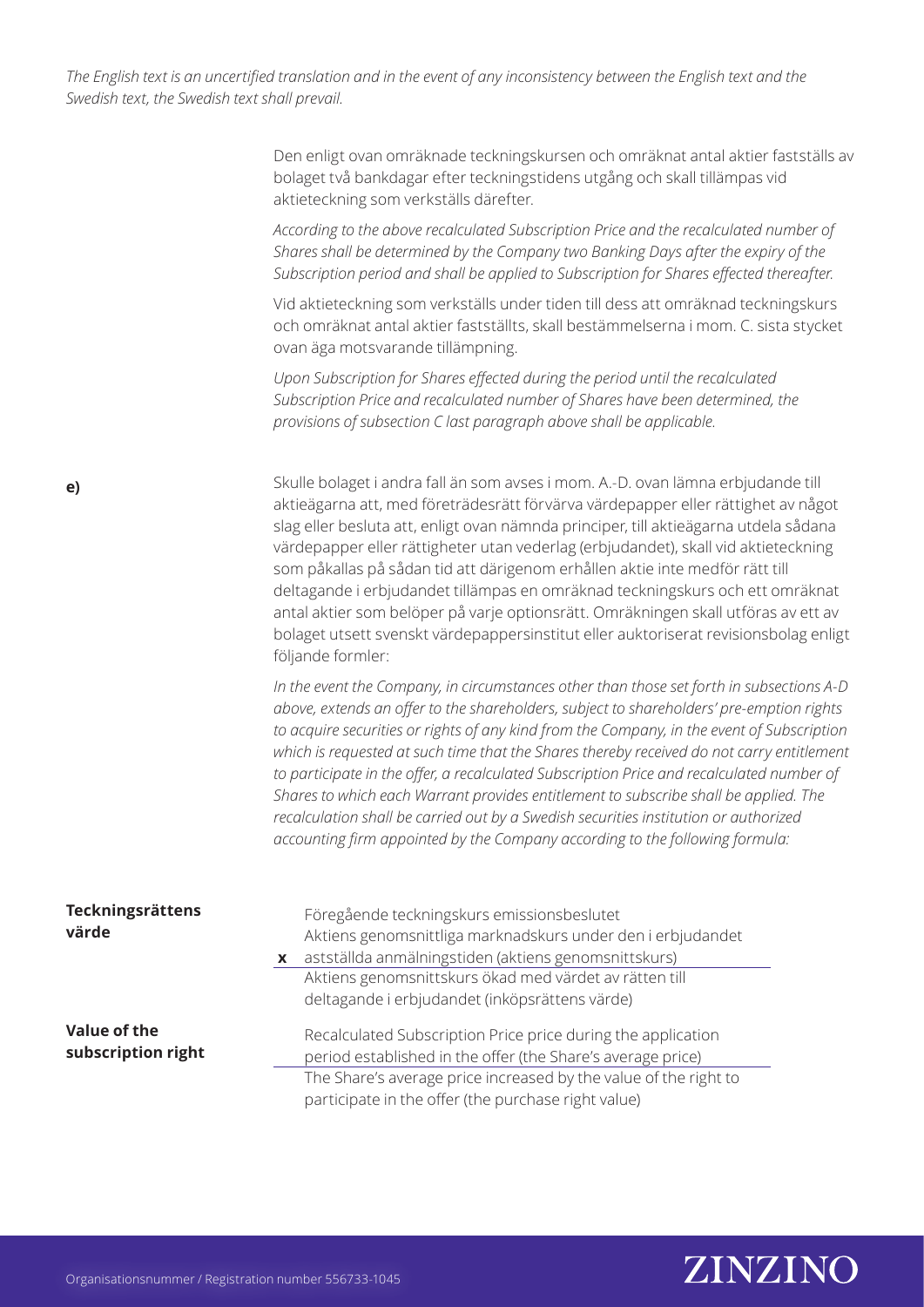| Omräknat antal<br>aktier som varje<br>optionsrätt ger<br>rätt att teckna                                 | $\mathbf{x}$ | Föregående antal aktier som varje optionsrätt ger rätt att teckna<br>Aktiens genomsnittskurs ökad med värdet av rätten till<br>deltagande i erbjudandet (inköpsrättens värde)<br>Aktiens genomsnittskurs |
|----------------------------------------------------------------------------------------------------------|--------------|----------------------------------------------------------------------------------------------------------------------------------------------------------------------------------------------------------|
| Recalculated<br>number shares<br>to which each<br><b>Warrant provides</b><br>entitlement<br>to subscribe | X            | Previous number of shares to which each Warrant provides<br>entitlement to subscribe<br>The Share's average price increased by the by the purchase<br>right value<br>the Share's average price           |

Aktiens genomsnittskurs beräknas i enlighet med vad i mom. C. ovan angivits.

*The Share's average price shall be calculated in accordance with subsection C above.*

För det fall att aktieägarna erhållit inköpsrätter och handel med dessa ägt rum, skall värdet av rätten till deltagande i erbjudandet anses motsvara inköpsrättens värde. Inköpsrättens värde skall härvid anses motsvara genomsnittet av det för varje handelsdag under anmälningstiden framräknade medeltalet av den under dagen noterade högsta och lägsta betalkursen för inköpsrätten vid handel på börs eller marknadsplats för finansiella instrument. I avsaknad av notering av betalkurs skall i stället den som slutkurs noterade köpkursen ingå i beräkningen. Dag utan notering av vare sig betalkurs eller köpkurs skall inte ingå i beräkningen.

*In the event the shareholders have received purchase rights and trading has taken place in such rights, the value of the right to participate in the offer shall be deemed to correspond to the purchase right's value. The purchase right's value shall, as far as possible, deemed to correspond to the average of each trading day during the registration period calculated average value of the highest and lowest listed price for the Subscription rights during the day for trade on the exchange or marketplace for financial instruments. In the absence of quotation of the price, instead, the price quoted as the closing price shall be included in the calculation. Day without quotation of either the price or purchase price shall not be included in the calculation.*

För det fall aktieägarna ej erhållit inköpsrätter eller eljest sådan handel med inköpsrätter som avses i föregående stycke ej ägt rum, skall omräkning av teckningskursen ske med tillämpning så långt som möjligt av de principer som anges ovan i detta mom. E., varvid följande skall gälla. Om notering sker av de värdepapper eller rättigheter som erbjuds aktieägarna, skall värdet av rätten till deltagande i erbjudandet anses motsvara genomsnittet av det för varje handelsdag under 25 handelsdagar från och med första dag för notering framräknade medeltalet av den under dagen noterade högsta och lägsta betalkursen vid affärer i dessa värdepapper eller rättigheter vid marknadsplatsen, i förekommande fall minskat med det vederlag som betalats för dessa i samband med erbjudandet. I avsaknad av notering av betalkurs skall i stället den som slutkurs noterade köpkursen ingå i beräkningen. Dag utan notering av vare sig betalkurs eller köpkurs

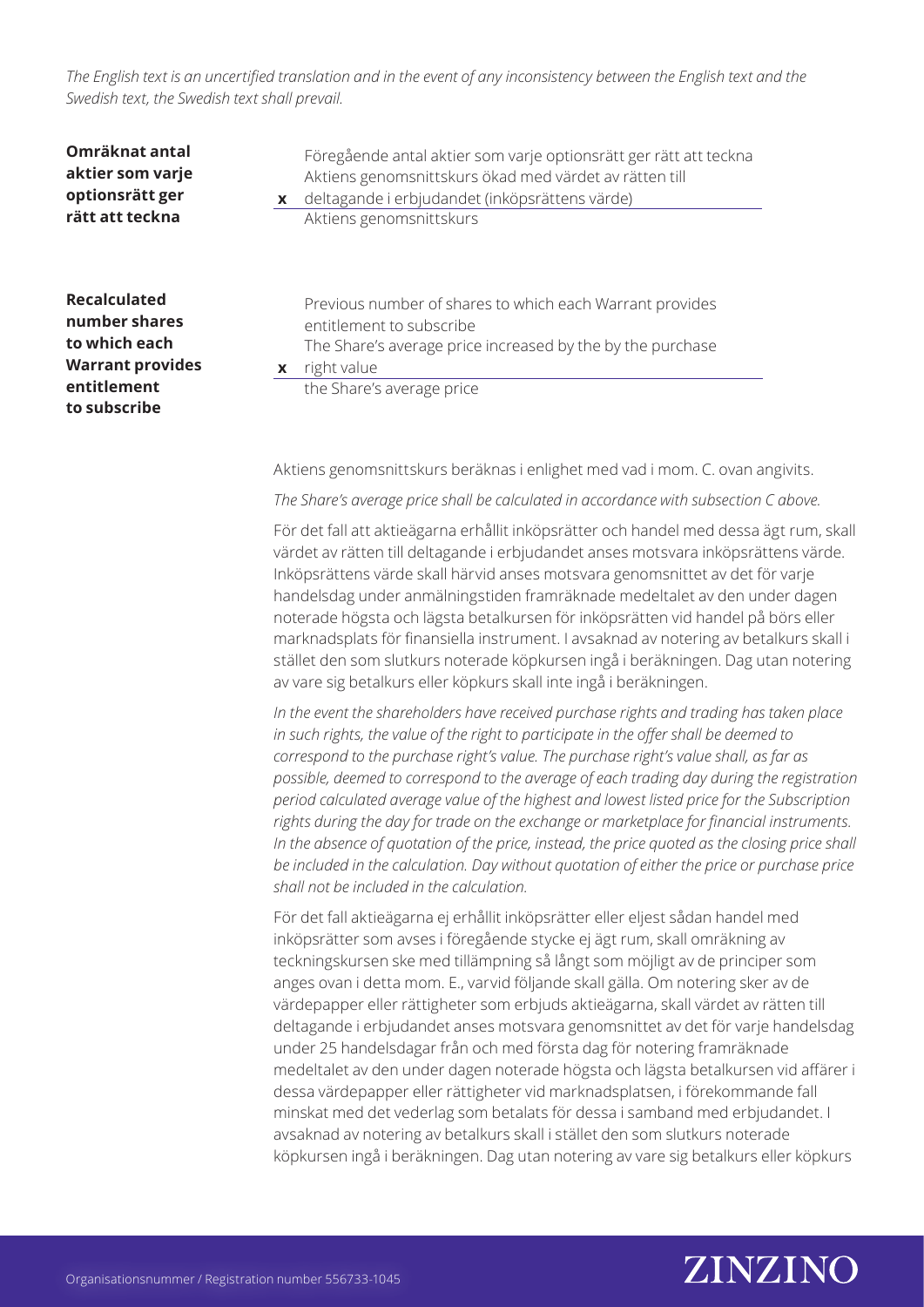> skall inte ingå i beräkningen. Vid omräkning av teckningskursen enligt detta stycke, skall nämnda period om 25 handelsdagar anses motsvara den i erbjudandet fastställda anmälningstiden enligt första stycket ovan i detta mom. E.

*In the event the shareholders have not received purchase rights, or trading of purchase rights has otherwise not taken place, the recalculation of the Subscription Price shall take place applying, as far as possible, the principles stated above in subsection E, whereupon the following shall apply. If listing of the securities or the rights that have been offered to the shareholder takes place, the value of the right to participate in the offer deemed to correspond to the average of each trading day during 25 trading days from and including the first day for listing calculated average value of the highest and lowest payment price upon trade in these securities or rights in the marketplace, where applicable reduced by the remuneration paid for these in connection with the offer. In the absence of quotation of the price, instead, the price quoted as the closing price shall be included in the calculation. Upon recalculation of the Subscription Price according to this paragraph shall the mentioned period of 25 trading days deemed to correspond to determined registration period in the offer according to the first paragraph above in this subsection E.* 

Om notering inte sker av de värdepapper eller rättigheter som erbjuds aktieägarna, skall värdet av rätten till deltagande i erbjudandet så långt möjligt fastställas med ledning av den marknadsvärdesförändring avseende bolagets aktier som kan bedömas ha uppkommit till följd av erbjudandet.

*If listing of the securities or rights offered to the shareholders does not take place, shall the* value of the right to participate in the offer, to the greatest extent possible, be determined *with guidance of the change in market value of the Company's Shares, which can be determined to have vested as a result of the offer.*

Den enligt ovan omräknade teckningskursen och omräknat antal aktier fastställs av bolaget snarast möjligt efter det att värdet av rätten till deltagande i erbjudandet kunnat beräknas och skall tillämpas vid aktieteckning som verkställs efter det att sådant fastställande skett.

*According to the above, the recalculated Subscription Price and recalculated number of Shares shall be determined by the Company as soon as possible after the value of the*  right to participate in the offer has been calculated and shall be applied upon *Subscription that is carried out after such determination has taken place.* 

Vid aktieteckning som verkställs under tiden till dess att omräknad teckningskurs fastställts, skall bestämmelserna i mom. C. sista stycket ovan äga motsvarande tillämpning.

*In the event of Subscription for Shares effected during the period until the recalculated Subscription Price is determined, the provisions of subsection C last paragraph above shall be applied.*

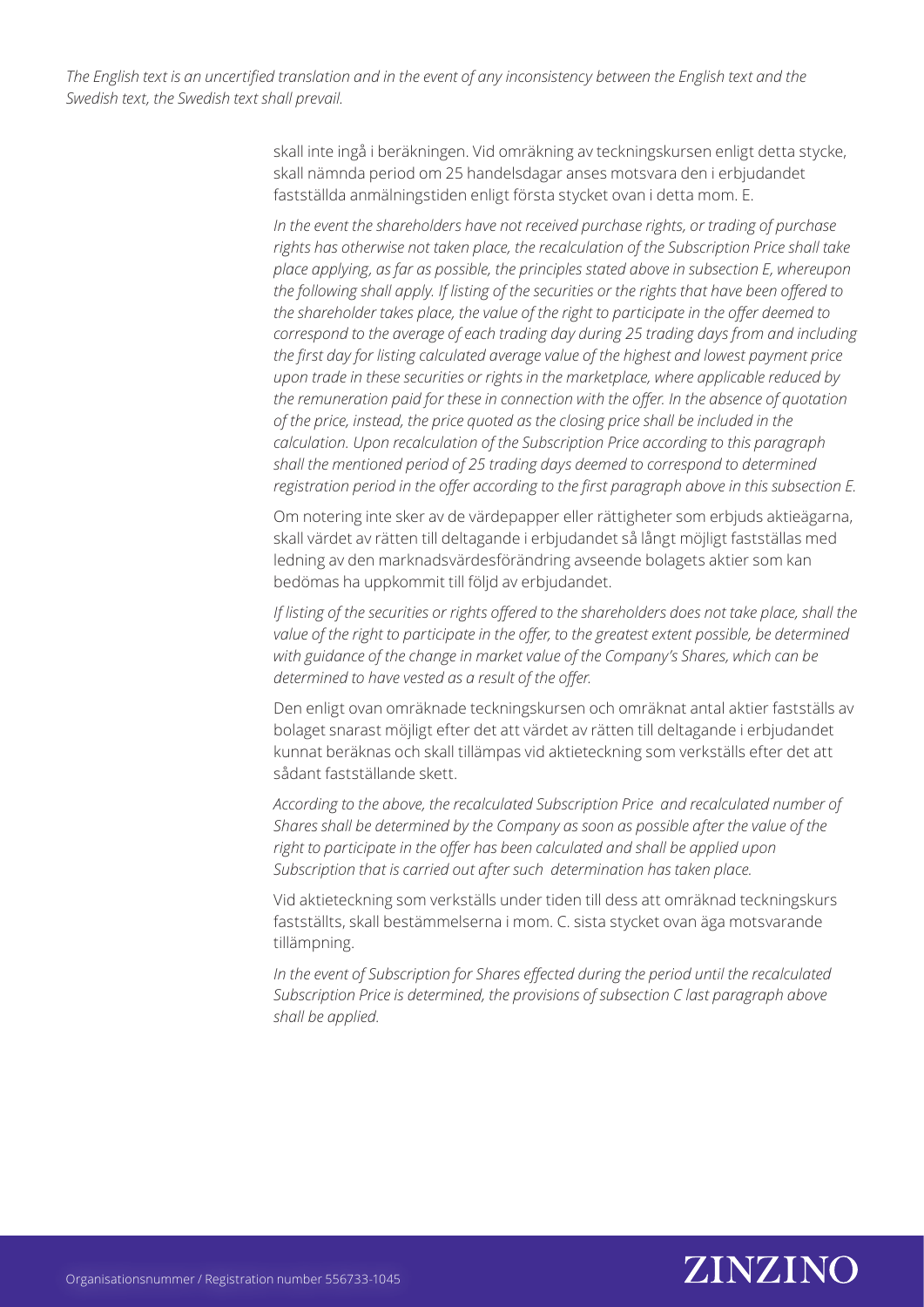**f)**

Genomför bolaget – med företrädesrätt för aktieägarna och mot kontant betalning – en emission enligt 13 kap, 14 kap eller 15 kap. aktiebolagslagen, äger bolaget besluta att ge samtliga innehavare av optionsrätter samma företrädesrätt som enligt beslutet tillkommer aktieägarna. Därvid skall varje innehavare av optionsrätter, oaktat sålunda att aktieteckning ej verkställts, anses vara ägare till det antal aktier som innehavaren av optionsrätter skulle ha erhållit, om aktieteckning verkställts efter den teckningskurs som gällde vid tidpunkten för beslutet om emission.

*In the event the Company, with pre-emption rights for the shareholders and in exchange for cash payment, carries out an issue according to chapters 13, 14 and 15 of the Swedish Companies Act, shall the Company decide to provide all Warrant Holders the same preemption rights, which according to the resolution is provided to the shareholders. Therewith shall each Warrant Holder, regardless if the Subscription is not effected, deemed to be owner of the number of shares as the Warrant Holder should have received, if Subscription is effected at the Subscription Price that was applicable at the time of the resolution for issue.* 

Skulle bolaget besluta att till aktieägarna rikta ett sådant erbjudande som avses i mom. E. ovan, skall vad i föregående stycke sagts äga motsvarande tillämpning, dock att det antal aktier som innehavaren av optionsrätter skall anses vara ägare till i sådant fall skall fastställas efter den teckningskurs som gällde vid tidpunkten för beslutet om erbjudande.

*In the event the Company resolves to extend to the shareholders such an offer as referred to in subsection E above, the provisions of the preceding paragraph shall apply mutatis mutandis. The number of Shares that Warrant Holders shall be deemed to own shall thereupon be determined based on the Subscription Price, as applicable on the date on which the resolution regarding the offer was adopted.*

Om bolaget skulle besluta att ge innehavarna av optionsrätter företrädesrätt i enlighet med bestämmelserna i detta mom. F., skall någon omräkning enligt mom. C., D. eller E. ovan av teckningskursen och det antal aktier som belöper på varje optionsrätt inte äga rum.

*In the event the Company decides to grant the Warrant Holders pre-emption rights in accordance with the provisions of this subsection F, recalculation of the Subscription Price pursuant to subsections C, D or E above and the number of shares that amount on each Warrant shall not take place.* 

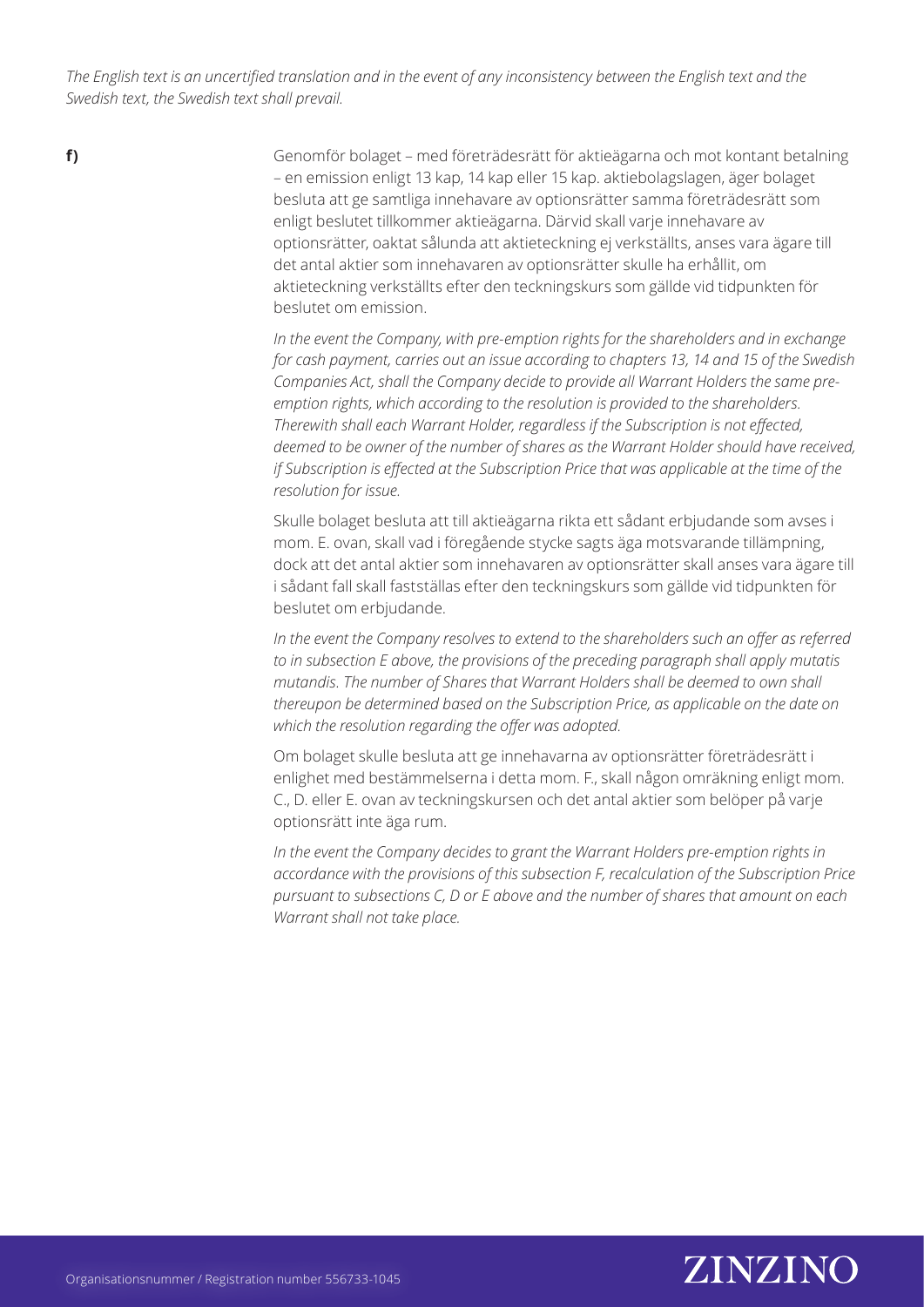**g)**

Beslutas om kontant utdelning till aktieägarna innebärande att dessa erhåller utdelning som, tillsammans med andra under samma räkenskapsår utbetalda utdelningar, överstiger 15 procent av aktiens genomsnittskurs under en period om 25 handelsdagar närmast före den dag då styrelsen för bolaget offentliggör sin avsikt att till bolagsstämman lämna förslag om sådan utdelning, skall, vid aktieteckning som påkallas på sådan tid att därigenom erhållen aktie inte medför rätt till erhållande av sådan utdelning, tillämpas en omräknad teckningskurs och ett omräknat antal aktier som varje optionsrätt ger rätt att teckna.

*If it is resolved regarding cash dividends to the shareholders meaning that they will receive dividends, which together with others dividends paid during the same financial year, exceed 15 percent of the Share's average price during a period of 25 trading days closest prior to the day the board of directors publicizes its intention to propose to the shareholders' meeting regarding such dividend, shall, upon Subscription for shares requested at such time that shares received thereby do not provide entitlement to such dividend, a recalculated Subscription Price shall be applied and a recalculated number of Shares that each Warrant provides entitlement to subscribe.*

Omräkningen skall baseras på den del av den sammanlagda utdelningen som överstiger 15 procent av aktiernas genomsnittskurs under ovan nämnd period (extraordinär utdelning).

*Recalculation shall be based on the portion of the total dividend that exceeds 15 percent of the shares' average price under above-mentioned period (extraordinary dividend).*

Omräkningen utföres av ett av bolaget utsett svenskt värdepappersinstitut eller auktoriserat revisionsbolag enligt följande formler:

*The recalculation shall be carried out by the Swedish securities institute or authorized accounting firm appointed by the Company in accordance with the following formulae:*

| Omräknad<br>teckningskurs                 | Föregående teckningskurs<br>genomsnittliga marknadskurs under en period om 25<br>Handelsdagar räknat fr.o.m. den dag då aktien noteras utan rätt<br>x till extraordinär utdelning (aktiens genomsnittskurs) |                                                                                                                                                                                                                                                                                                                      |
|-------------------------------------------|-------------------------------------------------------------------------------------------------------------------------------------------------------------------------------------------------------------|----------------------------------------------------------------------------------------------------------------------------------------------------------------------------------------------------------------------------------------------------------------------------------------------------------------------|
|                                           |                                                                                                                                                                                                             | aktiens genomsnittskurs ökad med den extraordinära utdelning<br>som utbetalas per aktie                                                                                                                                                                                                                              |
| <b>Recalculated</b><br>subscription price | per Share                                                                                                                                                                                                   | Previous Subscription Price<br>The Share's average listed price during a period of 25 trading<br>days calculated commencing the day on which the Shares were<br>listed without the right to participate in the repayment (the<br>x Share's average price)<br>The Share's average price increase by the amount repaid |

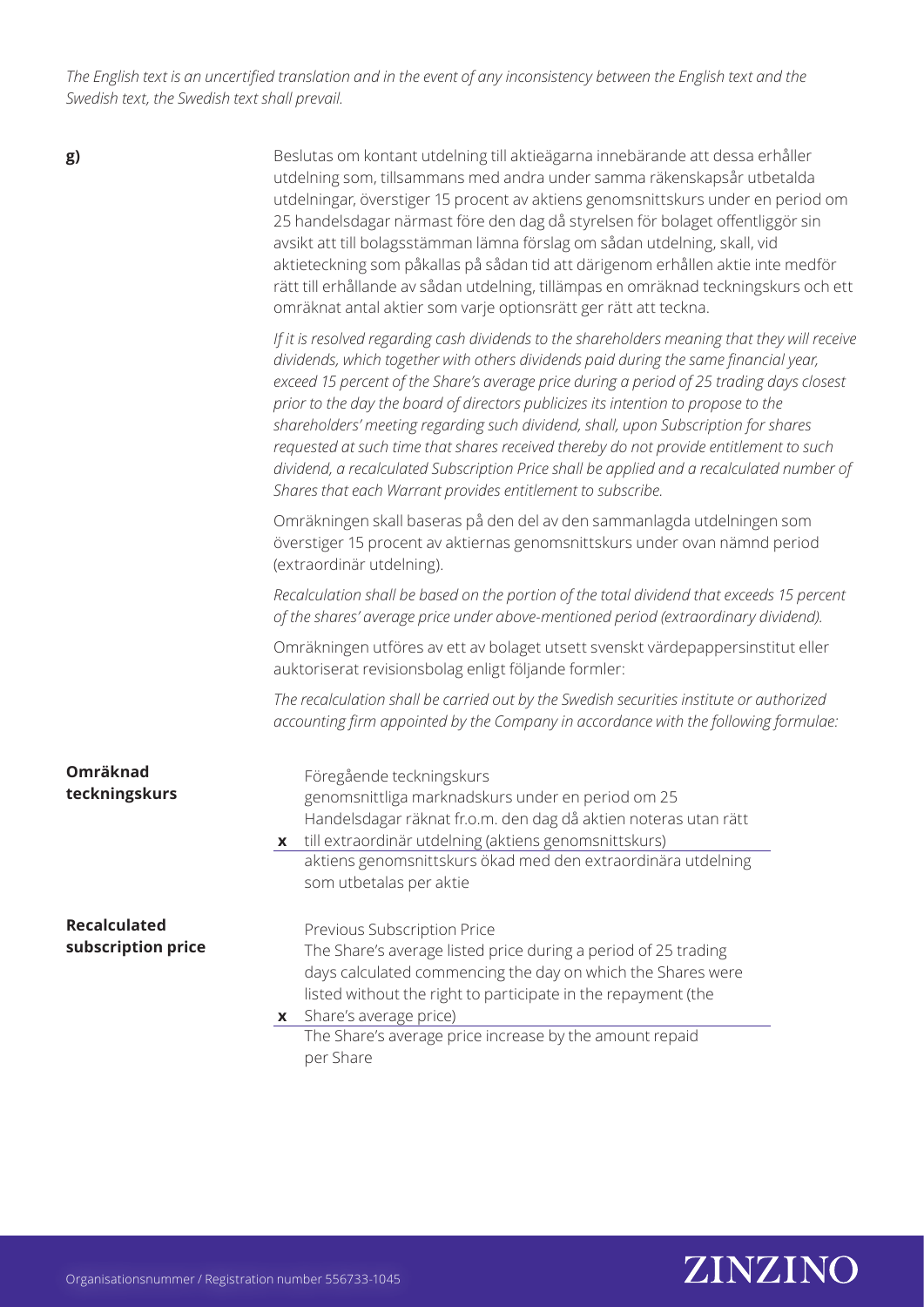| Omräknat antal<br>aktier som varje<br>optionsrätt ger<br>rätt att teckna                                        | $\mathbf{x}$ | Föregående antal aktier som varje optionsrätt ger rätt att teckna<br>Aktiens genomsnittskurs ökad med den extraordinära<br>utdelningen som utbetalas per aktie<br>Aktiens genomsnittskurs   |
|-----------------------------------------------------------------------------------------------------------------|--------------|---------------------------------------------------------------------------------------------------------------------------------------------------------------------------------------------|
| <b>Recalculated</b><br>number shares<br>to which each<br><b>Warrant provides</b><br>entitlement<br>to subscribe | X            | Previous number of Shares to which each Warrant provides<br>an entitlement to Subscribe<br>The Share's verage price increase by the amount repaid<br>per Share<br>The Share's average price |

Aktiens genomsnittskurs skall anses motsvara genomsnittet av det för varje handelsdag under respektive period om 25 handelsdagar framräknade medeltalet av den under dagen noterade högsta och lägsta betalkursen för aktien vid handel på börs eller marknadsplats för finansiella instrument. I avsaknad av notering av betalkurs skall i stället den som slutkurs noterade köpkursen ingå i beräkningen. Dag utan notering av vare sig betalkurs eller köpkurs skall inte ingå i beräkningen.

*The Share's average price shall be deemed to correspond to the average price of it for each trading day during a period of 25 trading days calculated average value of the highest and lowest payment price for the share upon trade on the stock exchange or marketplace for financial instruments. In the absence of quotation of the price, instead, the price quoted as the closing price shall be included in the calculation. Day without recording of either the payment price or buying purchase price shall not be included in the calculation.*

Den enligt ovan omräknade teckningskursen och omräknat antal aktier fastställs av bolaget två bankdagar efter utgången av ovan angiven period om 25 handelsdagar räknat från och med den dag då aktien noteras utan rätt till extraordinär utdelning och skall tillämpas vid aktieteckning som verkställs därefter.

*The recalculated Subscription Price and the recalculated number of Shares provided by each Warrant shall be determined by the Company two Banking Days after the expiry of the stated period of 25 trading days and shall be applied to Subscriptions effected thereafter.*

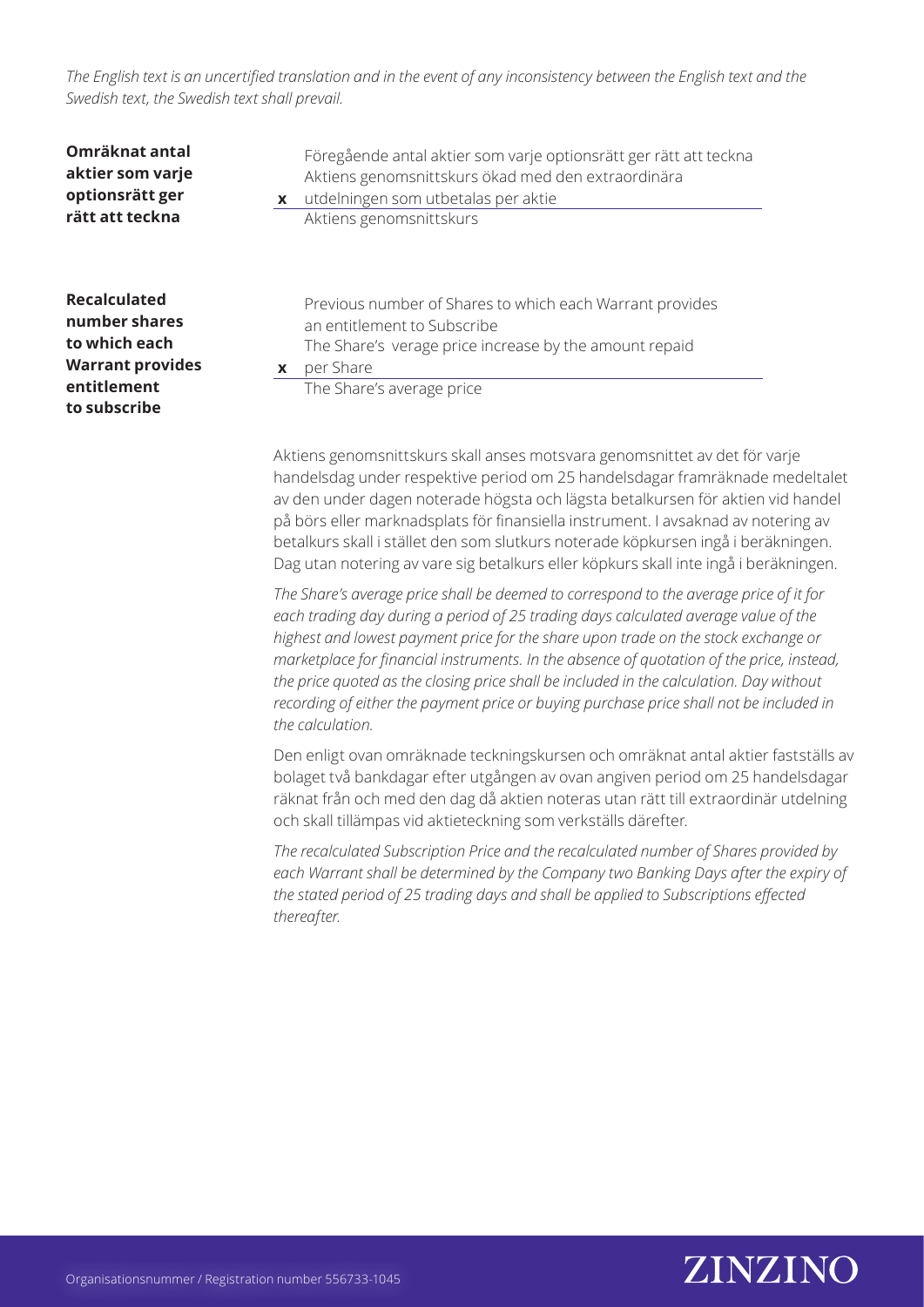| h)                                                                                                              | Om bolagets aktiekapital skulle nedsättas med återbetalning till aktieägarna, vilken<br>nedsättning är obligatorisk, tillämpas en omräknad teckningskurs och ett omräknat<br>antal aktier som varje optionsrätt ger rätt att teckna. Omräkningen utföres av ett av<br>bolaget utsett svenskt värdepappersinstitut eller auktoriserat revisionsbolag enligt<br>följande formler:                                                                                                |  |  |  |  |
|-----------------------------------------------------------------------------------------------------------------|--------------------------------------------------------------------------------------------------------------------------------------------------------------------------------------------------------------------------------------------------------------------------------------------------------------------------------------------------------------------------------------------------------------------------------------------------------------------------------|--|--|--|--|
|                                                                                                                 | In the event of a reduction in the share capital with repayment to the shareholders, which<br>reduction is obligatory, a recalculated Subscription Price and a recalculated number of<br>Shares provided by each Warrant shall be applied, which each Warrant provides<br>entitlement to subscribe. The recalculation shall be carried out by a Swedish securities<br>institute or authorized accounting firm appointed by the Company according to the<br>following formulae: |  |  |  |  |
| Omräknad<br>teckningskurs                                                                                       | Föregående teckningskurs<br>Aktiens genomsnittliga marknadskurs under en tid av 25<br>handelsdagar räknat fr.o.m. den dag då aktierna noteras utan rätt<br>x till återbetalning (aktiens genomsnittskurs)<br>Aktiens genomsnittskurs ökad med det belopp som återbetalas<br>per aktie                                                                                                                                                                                          |  |  |  |  |
| <b>Recalculated</b><br>subscription price                                                                       | Previous Subscription Price<br>Average listed price during a period of 25 trading days calculated<br>commencing the day on which the Shares were listed without the<br>x right to participate in the repayment (the Share's average price)<br>The Share's average price increase by the amount repaid<br>per Share                                                                                                                                                             |  |  |  |  |
| Omräknat antal<br>aktier som varje<br>optionsrätt ger<br>rätt att teckna                                        | Föregående antal aktier som varje optionsrätt ger rätt att teckna<br>Aktiens genomsnittskurs ökad med det belopp som återbetalas<br>per aktie<br><b>X</b><br>Aktiens genomsnittskurs                                                                                                                                                                                                                                                                                           |  |  |  |  |
| <b>Recalculated</b><br>number shares<br>to which each<br><b>Warrant provides</b><br>entitlement<br>to subscribe | Previous number of Shares to which each Warrant provides<br>an entitlement to Subscribe<br>The Share's verage price increase by the amount repaid<br>x per Share<br>The Share's average price                                                                                                                                                                                                                                                                                  |  |  |  |  |
|                                                                                                                 | Aktiens genomsnittskurs beräknas i enlighet med vad i mom. C. angivits.<br>The Share's average price shall be calculated in accordance with subsection C above.                                                                                                                                                                                                                                                                                                                |  |  |  |  |
|                                                                                                                 | Vid omräkning enligt ovan och där nedsättningen sker genom inlösen av aktier, skall<br>i stället för det faktiska belopp som återbetalas per aktie ett beräknat<br>återbetalningsbelopp användas enligt följande:                                                                                                                                                                                                                                                              |  |  |  |  |
|                                                                                                                 | In making a recalculation pursuant to the above where the reduction takes place through<br>redemption of Shares, instead of using the actual amount which is repaid per Share a<br>calculated repayment amount shall be used as follows:                                                                                                                                                                                                                                       |  |  |  |  |

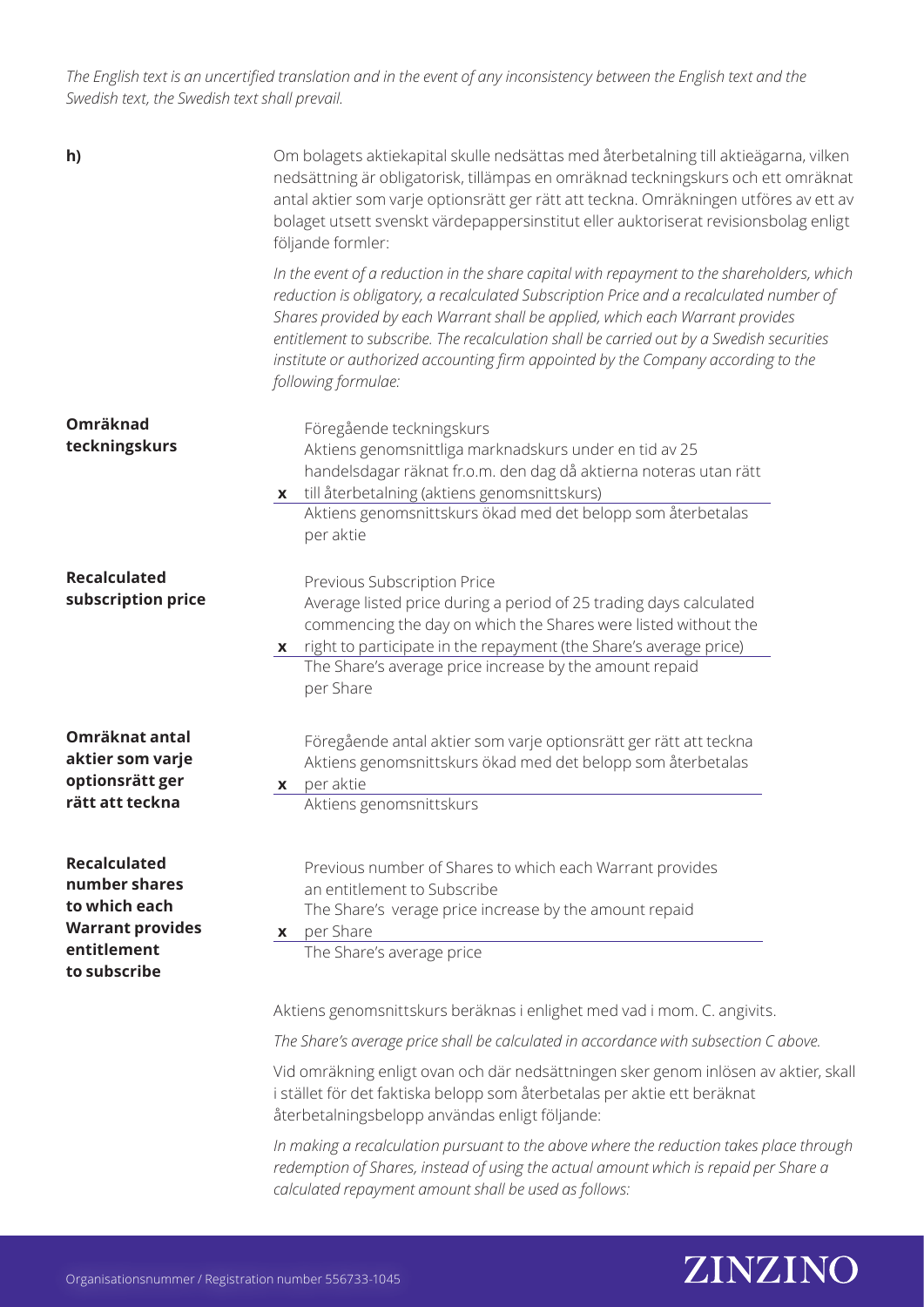|                                                    | Aktiens genomsnittskurs beräknas i enlighet med vad i mom. C. angivits.                                                                                                                                                                                                                                                                                                                                                                                                                                                                                                                                                                           |
|----------------------------------------------------|---------------------------------------------------------------------------------------------------------------------------------------------------------------------------------------------------------------------------------------------------------------------------------------------------------------------------------------------------------------------------------------------------------------------------------------------------------------------------------------------------------------------------------------------------------------------------------------------------------------------------------------------------|
|                                                    | The Share's average price shall be calculated in accordance with subsection C above.                                                                                                                                                                                                                                                                                                                                                                                                                                                                                                                                                              |
|                                                    | Vid omräkning enligt ovan och där nedsättningen sker genom inlösen av aktier, skall<br>i stället för det faktiska belopp som återbetalas per aktie ett beräknat<br>återbetalningsbelopp användas enligt följande:                                                                                                                                                                                                                                                                                                                                                                                                                                 |
|                                                    | In making a recalculation pursuant to the above where the reduction takes place through<br>redemption of Shares, instead of using the actual amount which is repaid per Share a<br>calculated repayment amount shall be used as follows:                                                                                                                                                                                                                                                                                                                                                                                                          |
| Beräknat pris<br>per aktie                         | Det faktiska belopp som återbetalas per inlöst aktie minskat med<br>aktiens genomsnittliga marknadskurs under en period om 25<br>handelsdagar närmast före den dag då aktien noteras utan rätt till<br>deltagande i nedsättningen (aktiens genomsnittskurs)<br>Det antal aktier i bolaget som ligger till grund för inlösen av en<br>aktie minskat med talet 1                                                                                                                                                                                                                                                                                    |
| <b>Calculated</b><br>repayment<br>amount per Share | The actual amount repaid per redeemed Share less the Share's<br>market value during a period of 25 trading days immediately<br>preceding the day on which the Shares do not carry an entitle-<br>ment to participate in the reduction (the Share's average price)<br>X<br>The number of Shares in the Company which form the basis of<br>redemption of a Share less 1                                                                                                                                                                                                                                                                             |
|                                                    | Aktiens genomsnittskurs beräknas i enlighet med vad som ovan angivits i mom. C.<br>ovan. Den enligt ovan omräknade teckningskursen och omräknat antal aktier<br>fastställs av bolaget två bankdagar efter utgången av den angivna perioden om 25<br>handelsdagar och skall tillämpas vid aktieteckning som verkställs därefter.                                                                                                                                                                                                                                                                                                                   |
|                                                    | The Share's average price shall be calculated in accordance with subsection C above. The<br>recalculated Subscription Price and the recalculated number of Shares provided by each<br>Warrant shall be determined by the Company two Banking Days after the expiry of the<br>stated period of 25 trading days and shall be applied to Subscriptions effected thereafter.                                                                                                                                                                                                                                                                          |
|                                                    | Vid aktieteckning som verkställs under tiden till dess att omräknad teckningskurs<br>fastställts, skall bestämmelserna i mom. C. sista stycket ovan äga motsvarande<br>tillämpning. Om bolagets aktiekapital skulle nedsättas genom inlösen av aktier med<br>återbetalning till aktieägarna, vilken nedsättning inte är obligatorisk, men där, enligt<br>bolagets bedömning, nedsättningen med hänsyn till dess tekniska utformning och<br>ekonomiska effekter är att jämställa med nedsättning som är obligatorisk, skall<br>omräkning av teckningskursen ske med tillämpning så långt möjligt av de principer<br>som anges ovan i detta mom. H. |

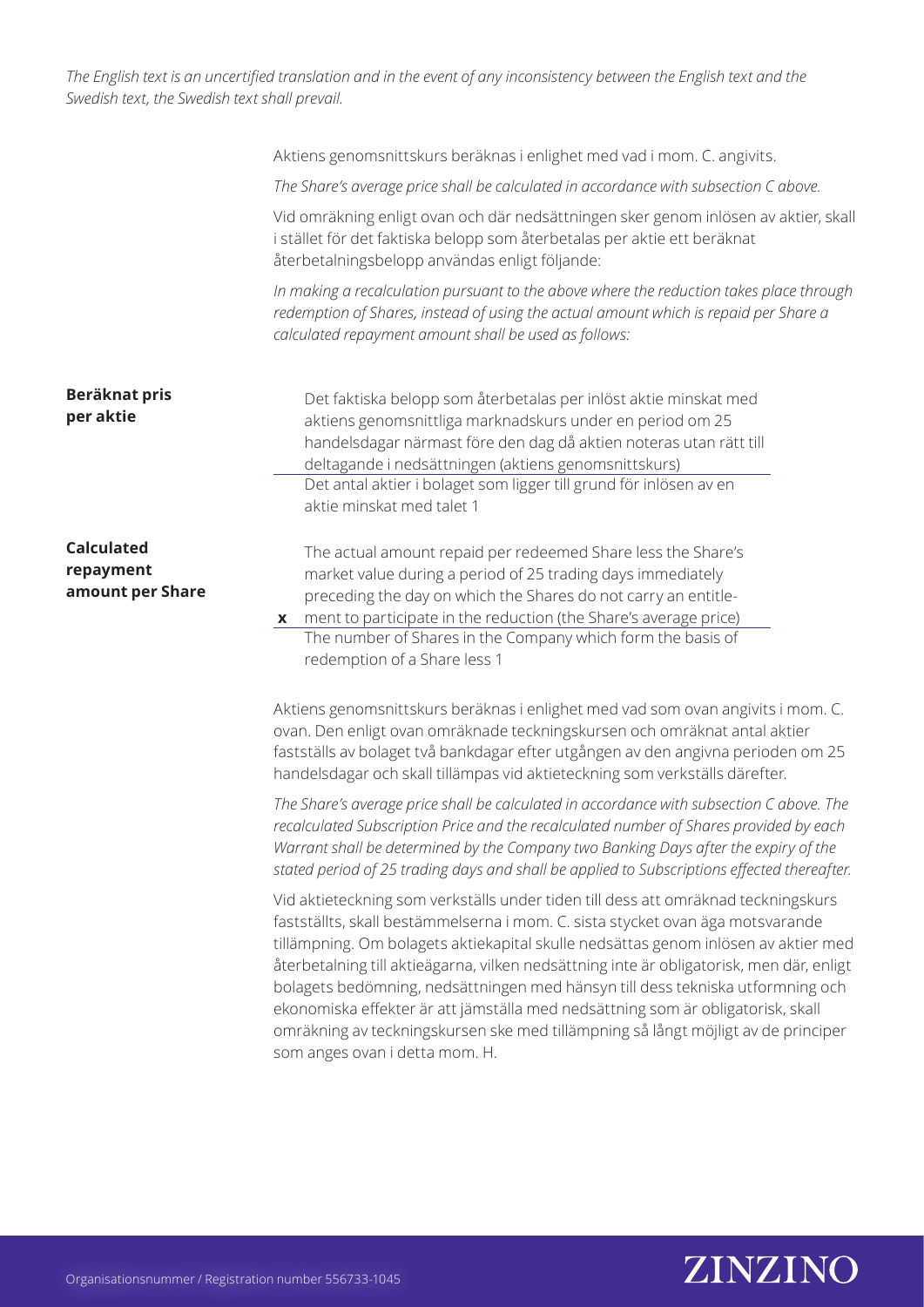> In conjunction with Subscriptions which are effected during the period pending determination of a recalculated Subscription Price and recalculated number of Shares to which each Warrant provides entitlement to Subscribe, the provisions of subsection C, final paragraph above, shall apply mutatis mutandis. In the event of the Company's share capital is reduced through redemption of Shares with repayment to the shareholders and such reduction is not mandatory, or where the Company is to carry out a buyback of its Shares - without a reduction in the share capital being involved - but where, in the Company's opinion, in light of the technical structure and economic effects thereof the measure is comparable to a mandatory reduction, a recalculation of the Subscription Price and number of Shares to which each Warrant provides entitlement to Subscribe shall be carried out applying, to the greatest extent possible, the principles stated above.

Beslutas att bolaget skall träda i likvidation enligt 25 kap. aktiebolagslagen får, oavsett likvidationsgrunden, aktieteckning ej därefter påkallas. Rätten att påkalla aktieteckning upphör i och med likvidationsbeslutet, oavsett sålunda att detta ej må ha vunnit laga kraft.

*In the event of liquidation pursuant to Chapter 25 of the Swedish Companies Act, no further Subscription may be effected. The aforesaid shall apply irrespective of the reasons for the liquidation and irrespective of whether or not the order that the Company be placed into liquidation has become final.*

Senast två månader innan bolagsstämma tar ställning till fråga om bolaget skall träda i frivillig likvidation enligt aktiebolagslagen, skall de kända innehavarna av optionsrätter genom skriftligt meddelande enligt § 9 nedan underrättas om den avsedda likvidationen. I meddelandet skall intagas en erinran om att aktieteckning ej får påkallas, sedan bolagsstämman fattat beslut om likvidation.

*At the latest two months prior to the shareholders' meeting considers the issue of whether the Company is to be placed into voluntary liquidation pursuant to the Swedish Companies Act, the Warrant Holders shall be given written notice thereof by the Company in accordance with section 9 below. The notice shall inform the Warrant Holders that Subscription may not be effected after the shareholders' meeting has adopted a resolution regarding liquidation.*

Skulle bolaget lämna meddelande om avsedd likvidation enligt ovan, skall innehavare av optionsrätter – oavsett vad som i § 3 ovan sägs om tidigaste tidpunkt för påkallande av aktieteckning – äga rätt att påkalla aktieteckning från den dag då meddelandet lämnats, förutsatt att aktieteckning kan verkställas senast på femte vardagen före den bolagsstämma vid vilken frågan om bolagets likvidation skall behandlas.

*In the event the Company gives notice that it is considering entering into voluntary liquidation, notwithstanding the provisions of section 3 regarding the earliest date for requesting Subscription, the Warrant Holders shall be entitled to apply for Subscription for Shares through exercise of Warrants commencing the day on which notice is given. However, the aforesaid shall apply only where Subscription can be effected no later than the tenth calendar day prior to the general meeting at which the issue of the Company's liquidation is to be addressed.*



**i)**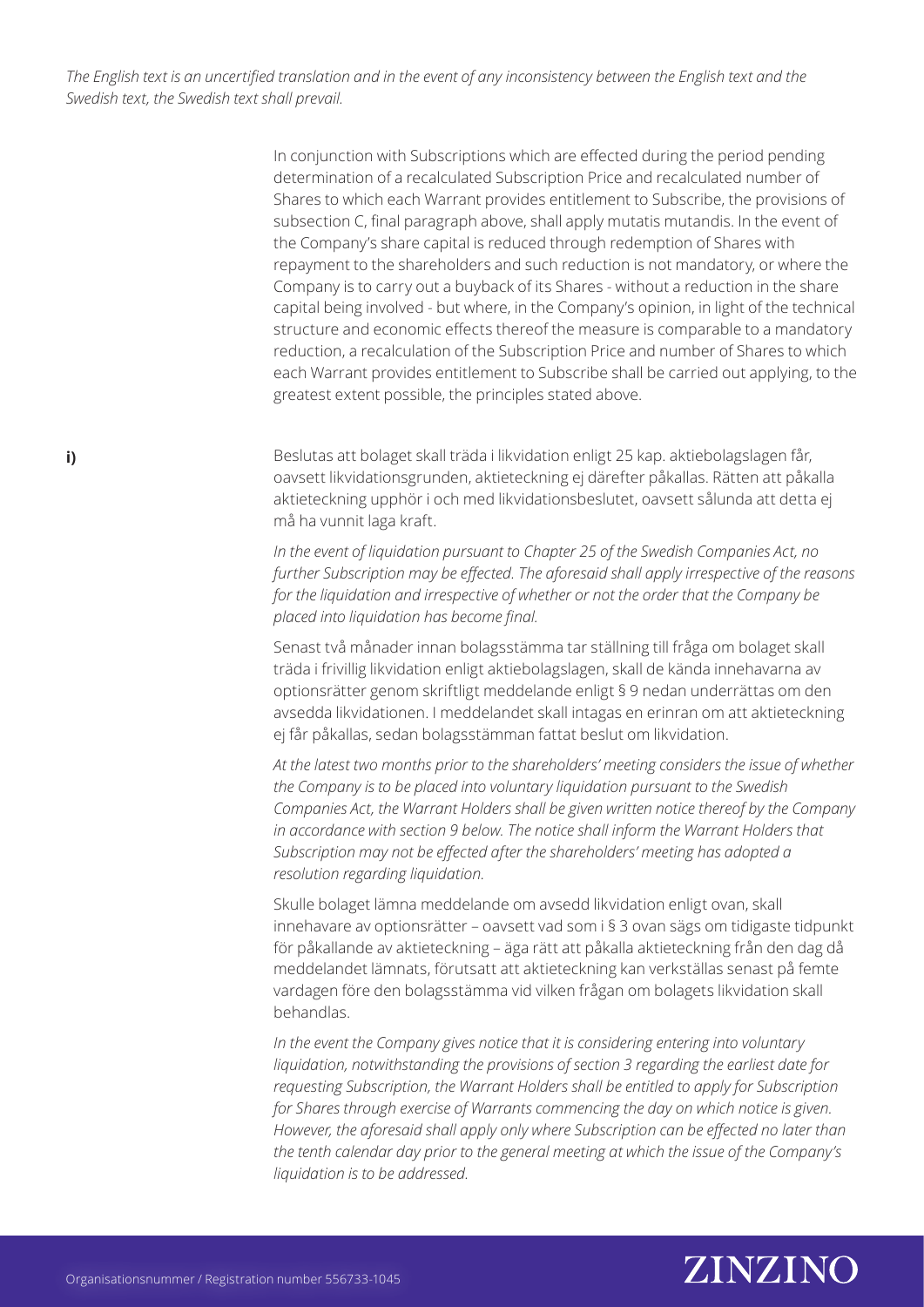**j)**

Skulle bolagsstämman godkänna fusionsplan enligt 23 kap. 6 § aktiebolagslagen, varigenom bolaget skall uppgå i annat bolag, får aktieteckning ej därefter påkallas.

*In the event the general meeting approves a merger plan pursuant to chapter 23, section 6 of the Swedish Companies Act whereby the Company is to be merged with another Company, Subscription may thereafter not be demanded.*

Senast två månader innan bolaget tar slutlig ställning till fråga om fusion enligt ovan, skall de kända innehavarna av optionsrätter genom skriftligt meddelande enligt § 9 nedan underrättas om fusionsavsikten. I meddelandet skall en redogörelse lämnas för det huvudsakliga innehållet i den avsedda fusionsplanen samt skall innehavarna av optionsrätter erinras om att aktieteckning ej får påkallas, sedan slutligt beslut fattats om fusion i enlighet med vad som angivits i första stycket ovan.

*No later than two months prior the shareholders' meeting which is to consider the issue of approving the above merger, shall the Warrant Holders be given notice thereof in accordance with section 9 below. The notice shall contain information about the merger plan and information that Subscription may not be effected after the general meeting has adopted a resolution regarding the merger in accordance with the paragraph above.*

Skulle bolaget lämna meddelande om avsedd fusion enligt ovan, skall innehavare av optionsrätter – oavsett vad som i § 3 ovan sägs om tidigaste tidpunkt för påkallande av aktieteckning – äga rätt att påkalla aktieteckning från den dag då meddelandet lämnats om fusionsavsikten, förutsatt att aktieteckning kan verkställas senast på femte vardagen före den bolagsstämma vid vilken fusionsplanen, varigenom bolaget skall uppgå i annat bolag, skall godkännas.

*In the event the Company gives notice of a proposed merger in accordance with the above, Warrant Holders shall be entitled to apply for Subscription commencing the date on which notice of the proposed merger was given, provided that Subscription can be effected no later than three weeks prior to the date of the shareholders' meeting at which the merger plan, whereby the Company is to be merged with another Company is to be approved.*

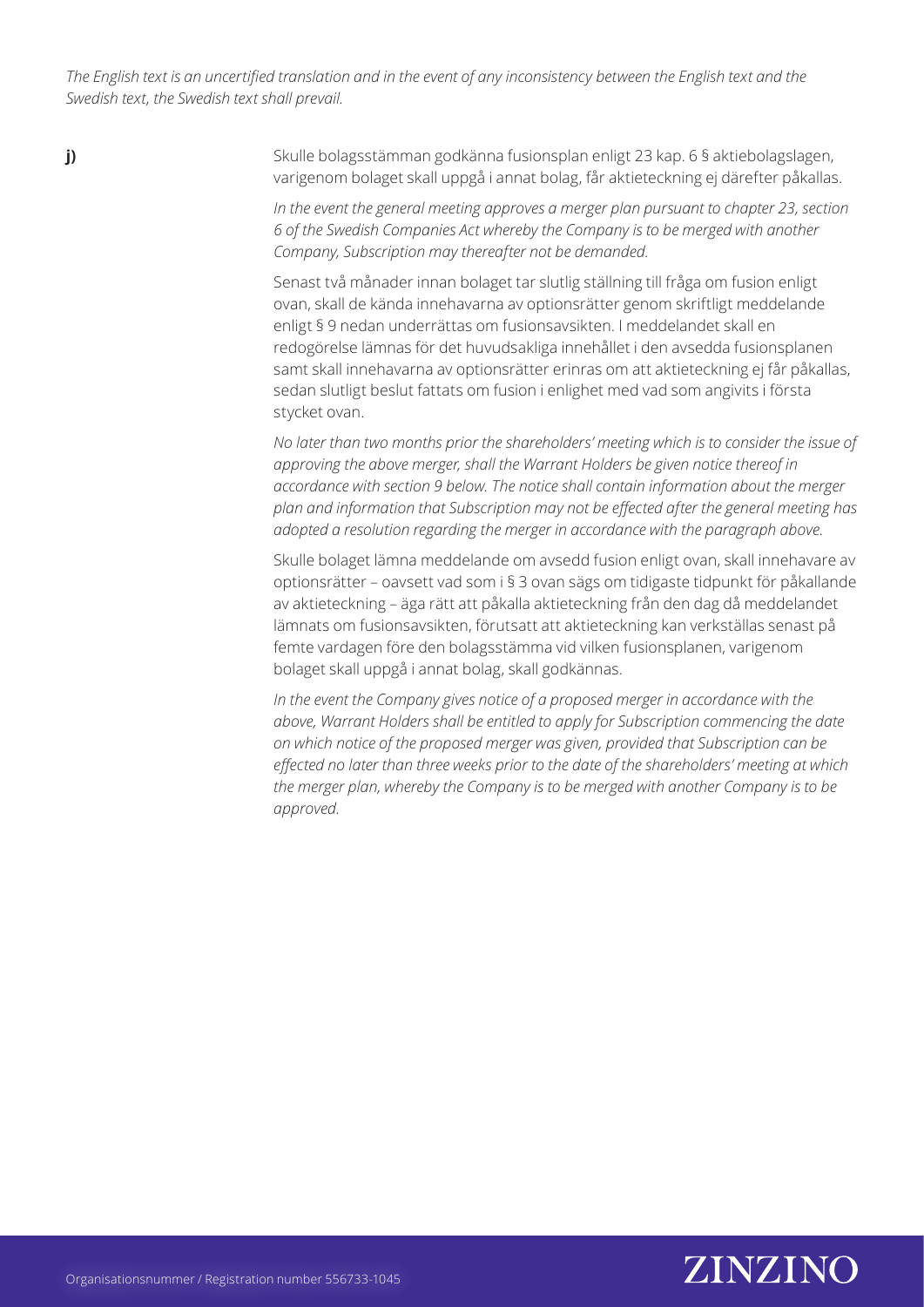**k)**

Upprättar bolagets styrelse en fusionsplan enligt 23 kap. 28 § aktiebolagslagen, varigenom bolaget skall uppgå i annat bolag, eller blir bolagets aktier föremål för tvångsinlösen enligt 22 kap. samma lag skall följande gälla.

*The following shall apply if the Company's board of directors prepares a merger plan pursuant to chapter 23, section 28 of the Swedish Companies Act, whereby the Company is to be merged with another Company, or if the Company's Shares are subject to a buyout procedure pursuant to chapter 22 of the same Act.*

Äger ett aktiebolag samtliga aktier i bolaget och offentliggör bolagets styrelse sin avsikt att upprätta en fusionsplan enligt i föregående stycke angivet lagrum, skall bolaget, för det fall att sista dag för aktieteckning enligt § 3 ovan infaller efter sådant offentliggörande, fastställa en ny sista dag för påkallande av aktieteckning (slutdagen). Slutdagen skall infalla inom 60 dagar från offentliggörandet.

*In the event a public Company owns all of the Shares in the Company, and the Company's board of directors announces its intention to prepare a merger plan pursuant to the statutory provision referred to in the preceding paragraph, in the event the final date for demanding Subscription pursuant to section 3 above falls on a day after such announcement, the Company shall establish a new final date for requesting Subscription (the Expiry Date). The Expiry Date shall be a day within 60 days of the announcement.*

Äger en aktieägare (majoritetsaktieägaren) ensam eller tillsammans med dotterföretag aktier representerande så stor andel av samtliga aktier i bolaget att majoritetsägaren, enligt vid var tid gällande lagstiftning, äger påkalla tvångsinlösen av återstående aktier och offentliggör majoritetsägaren sin avsikt att påkalla sådan tvångsinlösen, skall vad som i föregående stycke sägs om slutdag äga motsvarande tillämpning. Skulle ny slutdag fastställas i enlighet med denna punkt skall bolaget fastställa en omräknad teckningskurs enligt Black & Scholes optionsvärderingsmodell varigenom innehavarna av optionsrätter kompenseras ekonomiskt för optionsrätternas förkortade löptid.

*In the event a shareholder (majority shareholder) solely or jointly with subsidiary shares representing such a large portion of all the shares of the Company that the majority owner, according to applicable legislation, has the right to request forced redemption of remaining Shares and the majority owner announces its intention to request such forced redemption, shall the content of the preceding section regarding Expiry Date apply mutatis mutandis.*

Om offentliggörande skett i enlighet med vad som anges ovan i detta mom., skall – oavsett vad som i § 3 ovan sägs om tidigaste tidpunkt för påkallande av aktieteckning – innehavare av optionsrätter äga rätt att påkalla aktieteckning fram till slutdagen. Bolaget skall senast fyra veckor före slutdagen genom skriftligt meddelande erinra de kända innehavarna av optionsrätter om denna rätt samt att aktieteckning ej får påkallas efter slutdagen.

In the event that the announcement has taken place according to which is stated above in *this section, shall, regardless of the content in section 3 above regarding earliest time for requesting Subscription, Warrant Holders have the right to request Subscription up until the Expiry Date. The Company shall at the latest four weeks prior to the Expiry Date inform, by written notice, the Warrant Holders regarding this right and that Subscription may not be requested after the Expiry Date.*

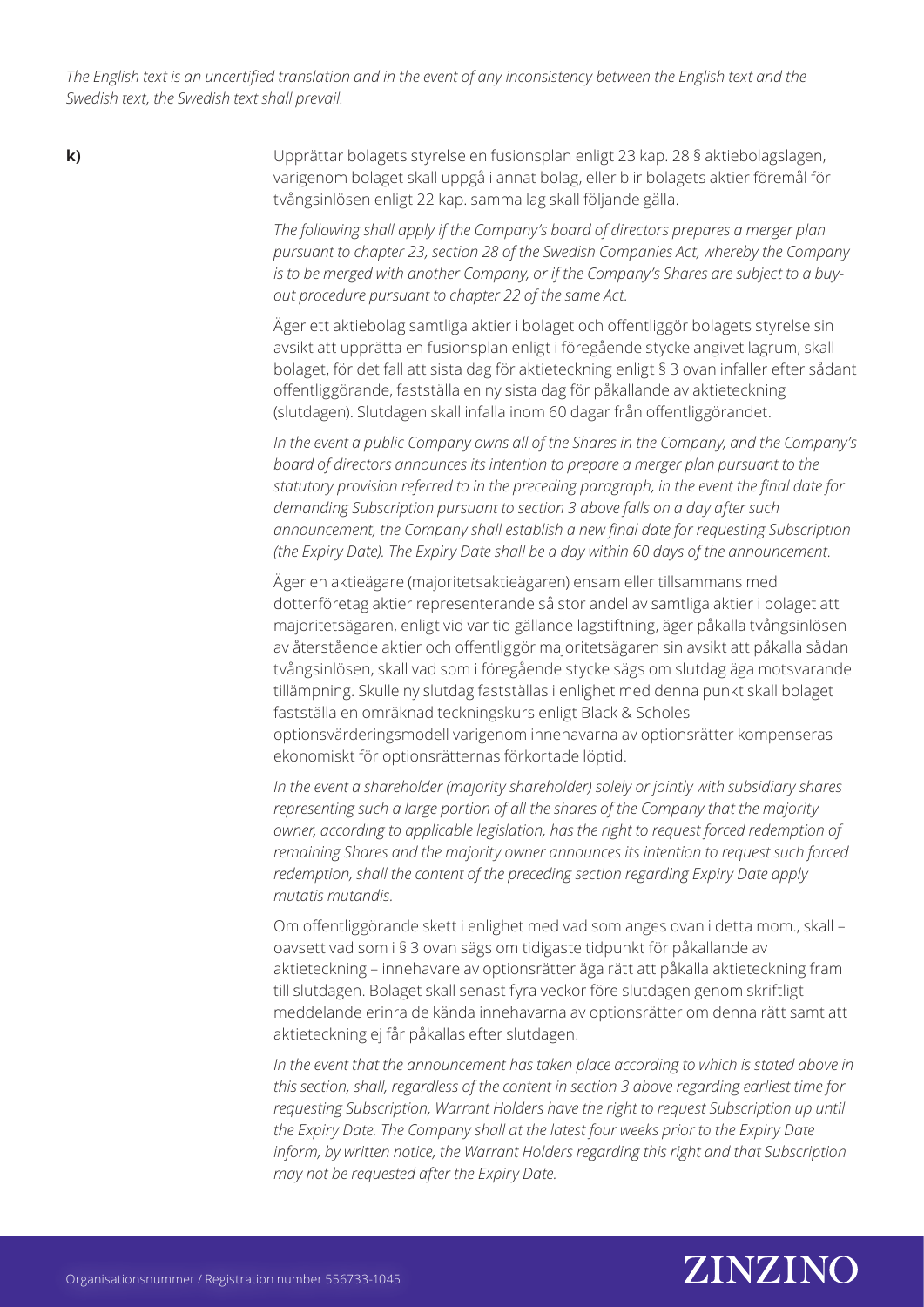| $\vert$                                                                                         | 1. Genomför Bolaget en s.k. partiell delning enligt 24 kap aktiebolagslagen, genom<br>vilken en del av Bolagets tillgångar och skulder övertas av ett eller flera andra bolag<br>utan att Bolaget upplöses, skall en omräknad teckningskurs och ett omräknat antal<br>aktier tillämpas. Omräkningen utföres av ett av Bolaget utsett svenskt<br>värdepappersinstitut eller auktoriserat revisionsbolag enligt följande formler:                                                                                                                                                                                                                                             |
|-------------------------------------------------------------------------------------------------|-----------------------------------------------------------------------------------------------------------------------------------------------------------------------------------------------------------------------------------------------------------------------------------------------------------------------------------------------------------------------------------------------------------------------------------------------------------------------------------------------------------------------------------------------------------------------------------------------------------------------------------------------------------------------------|
|                                                                                                 | In the event the Company carries out a so-called partial demerger plan pursuant to<br>Chapter 24 of the Swedish Companies Act whereby the Company shall be demerged<br>through part of the Company's assets and liabilities being assumed by one or more<br>limited companies in exchange for consideration to the Company's shareholders, a<br>recalculated Subscription Price and a recalculated number of Shares to which each<br>Warrant provides entitlement to subscribe shall be applied. The recalculation shall be<br>carried out by a Swedish securities institute or authorized accounting firm appointed by<br>the Company according to the following formulae: |
| Omräknad<br>teckningskurs                                                                       | Föregående teckningskurs<br>Aktiens genomsnittliga kurs under en period om 25 handelsdagar<br>räknat från och med den dag då handeln påbörjades i aktien utan<br>x rätt till delningsvederlag (aktiens genomsnittskurs)<br>Aktiens genomsnittskurs ökad med värdet av det<br>delningsvederlag som utbetalas per aktie                                                                                                                                                                                                                                                                                                                                                       |
| <b>Recalculated</b><br>subscription price                                                       | Previous Subscription Price<br>The Share's average listed price during a period of 25 trading days<br>calculated commencing the day on which the Shares were listed<br>without the right to participate in the repayment (the Share's<br>average price)<br>X                                                                                                                                                                                                                                                                                                                                                                                                                |
|                                                                                                 | The Share's average price increase by the value of the demerger<br>amount paid per Share                                                                                                                                                                                                                                                                                                                                                                                                                                                                                                                                                                                    |
| Omräknat antal<br>aktier som varje<br>optionsrätt ger<br>rätt att teckna                        | Föregående antal aktier som varje optionsrätt ger rätt att teckna<br>Aktiens genomsnittskurs ökad med värdet av det<br>delningsvederlag som utbetalas per aktie)<br>X<br>Aktiens genomsnittskurs                                                                                                                                                                                                                                                                                                                                                                                                                                                                            |
| <b>Recalculated</b><br>number shares<br>to which each<br><b>Warrant provides</b><br>entitlement | Previous number of Shares to which each Warrant provides an<br>entitlement to Subscribe<br>The Share's average price increase by the value of the demerger<br>amount paid per Share<br>X<br>The Share's average price                                                                                                                                                                                                                                                                                                                                                                                                                                                       |
| to subscribe                                                                                    |                                                                                                                                                                                                                                                                                                                                                                                                                                                                                                                                                                                                                                                                             |

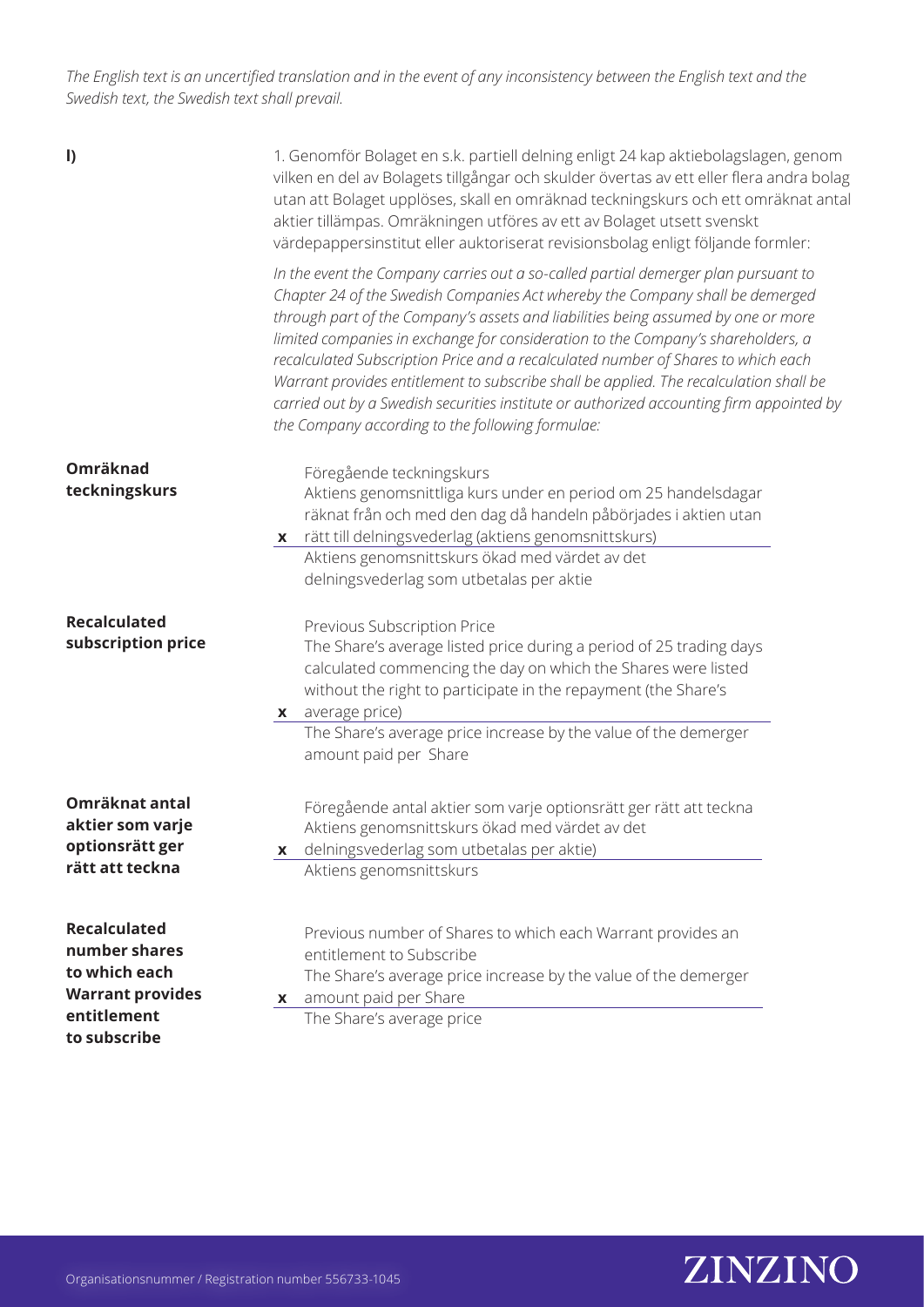> Aktiens genomsnittskurs skall anses motsvara genomsnittet av det för varje handelsdag under ovannämnda period om 25 handelsdagar framräknade medeltalet av den under dagen noterade högsta och lägsta betalkursen för aktien vid handel på börs eller marknadsplats för finansiella instrument. I avsaknad av notering av betalkurs skall i stället den som slutkurs noterade köpkursen ingå i beräkningen. Dag utan notering av vare sig betalkurs eller köpkurs skall inte ingå i beräkningen.

*The shares average price shall be deemed to correspond to the average price of it for each trading day during a period of 25 trading days calculated average value of the highest and lowest payment price for the share upon trade on the stock exchange or marketplace for financial instruments. In the absence of quotation of the price, instead, the price quoted as the closing price shall be included in the calculation. Day without quotation of either the payment price or purchase price shall not be included in the calculation.*

För det fall delningsvederlaget utgår i form av aktier eller andra värdepapper som är föremål för notering på börs eller annan auktoriserad marknadsplats skall värdet av det delningsvederlag som utges per aktie anses motsvara genomsnittet av det för varje handelsdag under ovan angiven period om 25 börsdagar framräknade medeltalet av den under dagen noterade högsta och lägsta betalkursen för aktien vid sådan marknadsplats. I avsaknad av notering av betalkurs skall i stället den som slutkurs noterade köpkursen ingå i beräkningen.

*In the event the demerger consideration is paid in the form of shares or other securities that are the subject for listing on the stock exchange or other authorized marketplace shall the value of the demerging consideration that is paid per Share deemed to correspond to the average of the highest and lowest listed paid price for the Share on such marketplace for each trading day. In the absence of quotation of the price, instead, the price quoted as the closing price shall be included in the calculation.* 

För det fall delningsvederlag utgår i form av aktier eller andra värdepapper som inte är föremål för notering skall värdet av delningsvederlaget, så långt möjligt, fastställas med ledning av den marknadsvärdesförändring avseende Bolagets aktier som kan bedömas ha uppkommit till följd av att delningsvederlaget utgivits.

*In the event the demerger consideration is paid in the form of shares or other securities that are not the subject for listing, the value of the demerger consideration shall, to the greatest extent possible, be determined with guidance of the change in market value regarding the Company's shares that can be deemed to have vested as a result of the payment of the demerger consideration.* 

Ovan omräknad teckningskurs och antal aktier som varje teckningsoption berättigar till skall fastställas två bankdagar efter utgången av ovan angiven period om 25 handelsdagar och skall tillämpas vid teckning som verkställs därefter.

*The above recalculated Subscription Price and the number of shares that each Warrant entitles to shall be determined two Banking Days after the expiry of the above-mentioned period of 25 trading days and shall be applied upon Subscription that is effected thereafter.* 

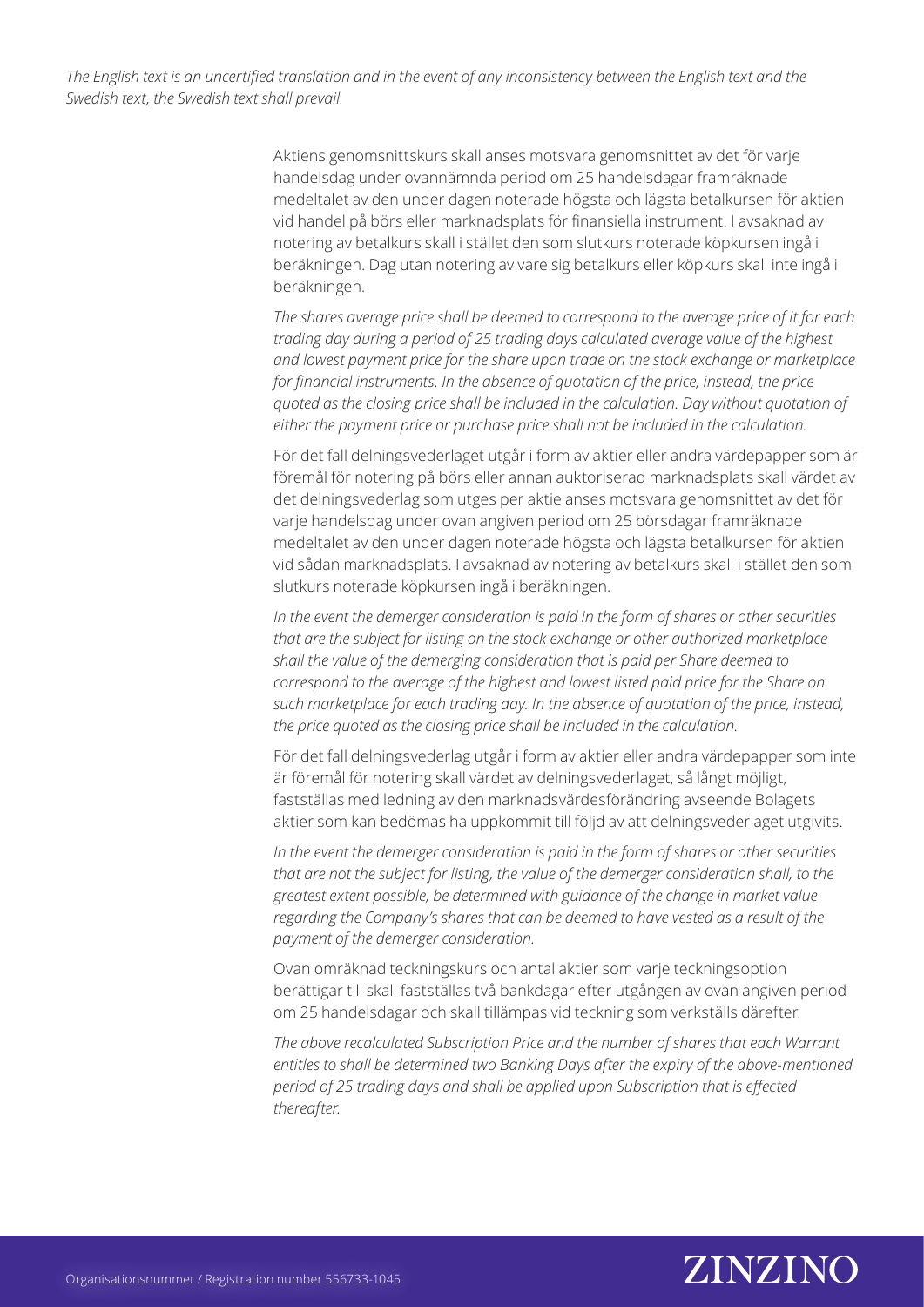> Vid teckning som verkställs under tiden till dess att omräknad teckningskurs fastställts, skall bestämmelserna i mom C, sista stycket ovan, äga motsvarande tillämpning.

*Upon Subscription that is effected during the period until the recalculated Subscription Price is determined, shall the provision in section C, last paragraph above, apply mutatis mutandis.*

Innehavarna skall inte kunna göra gällande någon rätt enligt dessa villkor gentemot det eller de bolag som vid partiell delning övertar tillgångar och skulder från Bolaget.

*The holders shall not be able to claim any right according to these terms and conditions towards it or the companies, which upon partial demerger, assumes assets and liabilities from the Company.* 

2. Om Bolaget skulle besluta om delning enligt 24 kap aktiebolagslagen genom att godkänna delningsplan, varigenom samtliga Bolagets tillgångar och skulder övertas av ett eller flera andra bolag och Bolaget därvid upplöses utan likvidation, får anmälan om teckning inte ske därefter.

*In the event the Company should decide on demerger according to chapter 24 of the Swedish Companies Act by authorizing the demerging plan, whereby all the Company's assets and liabilities are assumed by one or several other companies and the Company is therewith dissolved without liquidation, registration for Subscription may not take place thereafter.*

Senast två månader innan Bolaget tar slutlig ställning till fråga om delning enligt föregående stycke, skall innehavaren underrättas om delningsplanen i enlighet med § 9 nedan. Meddelandet skall innehålla en redogörelse för det huvudsakliga innehållet i den avsedda delningsplanen samt en erinran om att anmälan om teckning inte får ske sedan slutligt beslut fattats om delning i enlighet med vad som angivits i första stycket ovan.

*At the latest two months prior to the Company making a final decision in the question of demerging according to the previous section, shall the holders be informed of the demerging plan in accordance with section 9 below. The announcement shall include a report of the main content in the intended demerging plan as well as a reminder that registration for Subscription may not take place subsequent to final decision regarding demerging in accordance with that which is stipulated in the first paragraph above.*

Skulle bolaget lämna meddelande om planerad delning enligt ovan, skall innehavare – oavsett vad som anges i § 3 ovan om den tidigaste tidpunkt för anmälan om teckning – äga rätt att göra anmälan om teckning från den dag då meddelandet lämnats om delningsplanen, förutsatt att teckning kan verkställas senast femte vardagen före den bolagsstämma, vid vilken delning skall beslutas jämlikt 24 kap aktiebolagslagen.

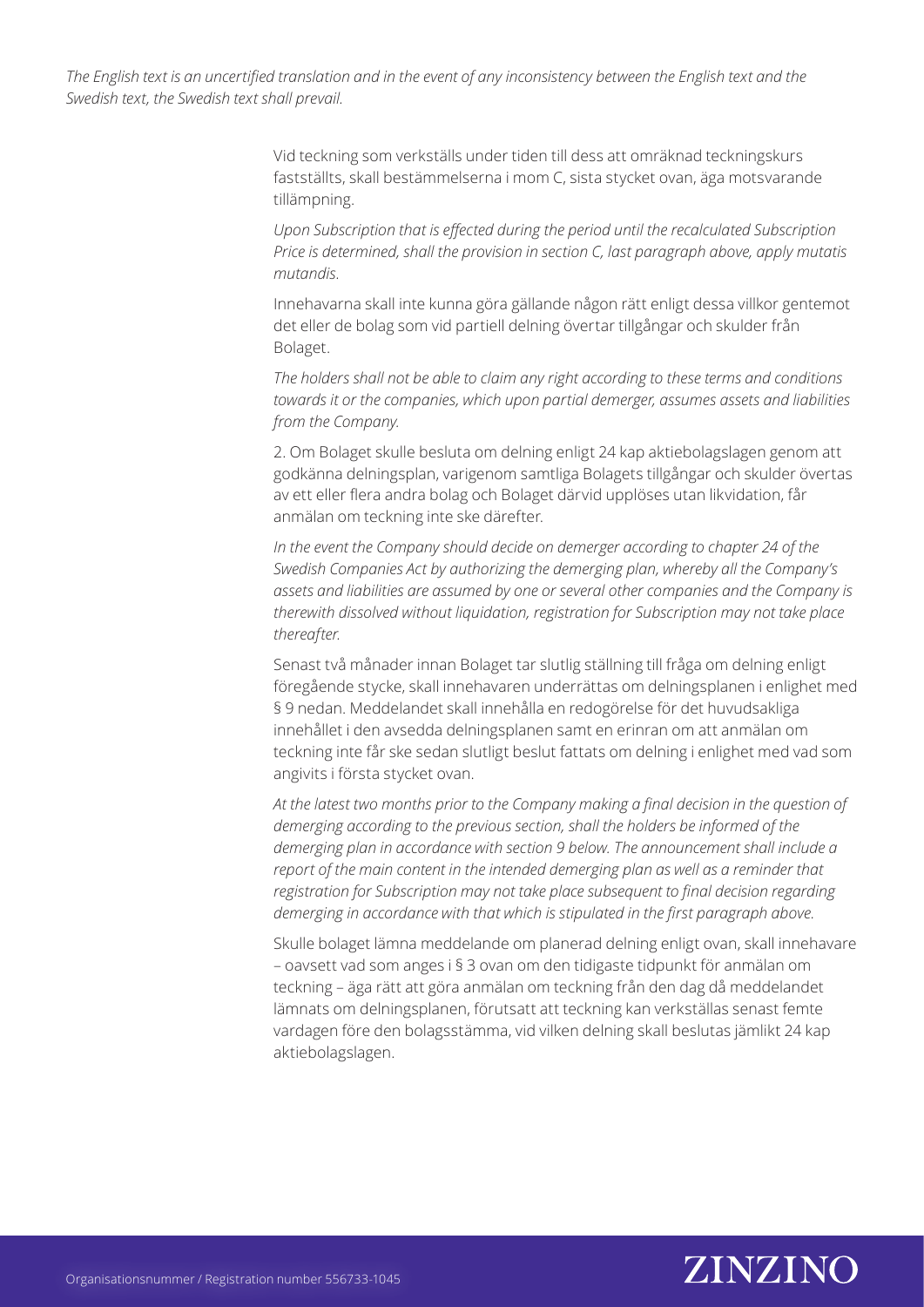> *In the event the Company should make an announcement regarding a planned demerging according to the above, the holder shall – regardless of which is stipulated in section 3 above regarding the earliest time for registration for Subscription – have the right to register for Subscription from the day the announcement regarding demerging plans is made, with the condition that Subscription can be carried out at the latest on the fifth weekday prior to the shareholders' meeting where the decision on demerging shall be made according to chapter 24 of the Swedish Companies Act.*

**m)**

**n)**

Genomför bolaget åtgärd som avses i denna § 7 ovan och skulle, enligt bolagets bedömning, tillämpning av härför avsedd omräkningsformel, med hänsyn till åtgärdens tekniska utformning eller av annat skäl, ej kunna ske eller leda till att den ekonomiska kompensation som innehavarna av optionsrätter erhåller i förhållande till aktieägarna inte är skälig, skall bolaget, förutsatt att bolagets styrelse lämnar skriftligt samtycke därtill, genomföra omräkningen av teckningskursen och antalet aktier på sätt bolagets av bolagsstämman valda revisorer finner ändamålsenligt i syfte att omräkningen av teckningskursen och antalet aktier leder till ett skäligt resultat.

*Should the Company carry out the measure referred to in this section 7 above and should, according to the Company's assessment, application of the recalculation formula intended for this, with consideration to the measure's technical formulation or for other reasons, is unable to take place or leads to that the financial compensation that the Warrant Holders receive in relation to the shareholders is not reasonable, the Company shall, provided that the Company's board of directors provide written consent thereto, carry out the recalculation of the Subscription Price and the number of shares in a manner the Company's auditors appointed by the shareholders' meeting finds appropriate for the purpose that the recalculation of the Subscription Price and the number of shares leads to a reasonable result.*

Vid omräkning enligt ovan skall teckningskurs avrundas till helt öre, varvid ett halvt öre skall avrundas uppåt, samt antalet aktier avrundas till två decimaler.

*Upon recalculation according to the above the Subscription Price shall be rounded off to the whole öre, whereby one half öre shall be rounded up and the number of shares rounded off to two decimals.* 

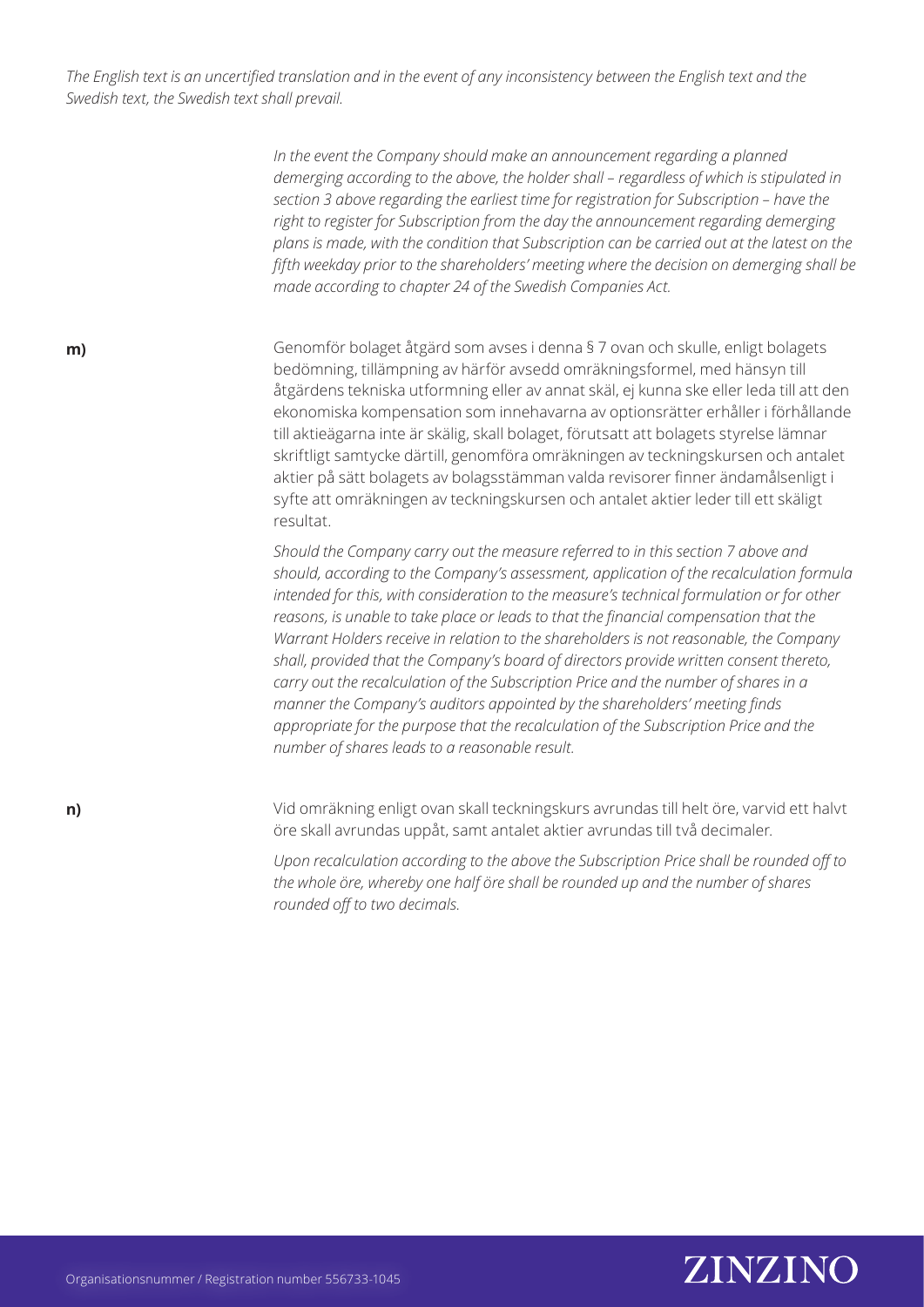> Oavsett vad under mom. I., J., K. och L. ovan sagts om att aktieteckning ej får påkallas efter beslut om likvidation, godkännande av fusionsplan eller delningsplan eller utgången av ny slutdag vid fusion eller delning, skall rätten att påkalla aktieteckning åter inträda för det fall att likvidationen upphör respektive fusionen eller delningen ej genomförs.

> > *Notwithstanding the provisions of subsections I, J, K and L above regarding that Subscription may not be effected following the resolution regarding liquidation, approval of merger plan or demerging plan or expiry of new Expiry Date upon merger or demerger, shall the right to Subscription be reinstated in the event the liquidation ceases or the issue of a merger or demerger is not carried out.*

För den händelse bolaget skulle försättas i konkurs, får aktieteckning ej därefter påkallas. Om emellertid konkursbeslutet hävs av högre rätt, får aktieteckning återigen påkallas.

*In the event that the Company should enter into bankruptcy, Subscription may not take place thereafter. If, however, the bankruptcy order is set aside by a higher court, the entitlement to subscribe may be reinstated.*

# **§ 8 SÄRSKILT ÅTAGANDE AV BOLAGET / SPECIAL UNDERTAKING BY THE COMPANY**

Bolaget förbinder sig att inte vidtaga någon i § 7 ovan angiven åtgärd som skulle medföra en omräkning av teckningskursen till belopp understigande de tidigare aktiernas kvotvärde.

*The Company undertakes not to take any of the measures stated in section 7 above that should entail a recalculation of the Subscription Price to an amount less than the previous share's quota value.*

# **§ 9 MEDDELANDEN / NOTICES**

**o)**

*Meddelanden rörande optionsrätterna skall tillställas innehavare av optionsrätter som meddelat sin postadress till bolaget.*

Notices relating to the Warrants must be provided to Warrant Holders that have provided a mailing address to the Company.

# **§ 10 ÄNDRING AV VILLKOR / AMENDMENTS TO THE TERMS AND CONDITIONS**

*Bolaget äger rätt att ändra innehavares av optionsrätt villkor i den mån lagstiftning, domstols-avgörande eller myndighets beslut så kräver eller om det i övrigt – enligt bolagets bedömning – av praktiska skäl är ändamålsenligt eller nödvändigt och innehavares av optionsrätt rättigheter inte försämras.*

The Company has the right to amend Warrant Holders' terms and conditions to the extent that any legislation, court decision or public authority decision renders necessary such amendment or where in the Company's opinion, for practical reasons it is otherwise appropriate or necessary and the rights of the Warrant Holders are not prejudiced.